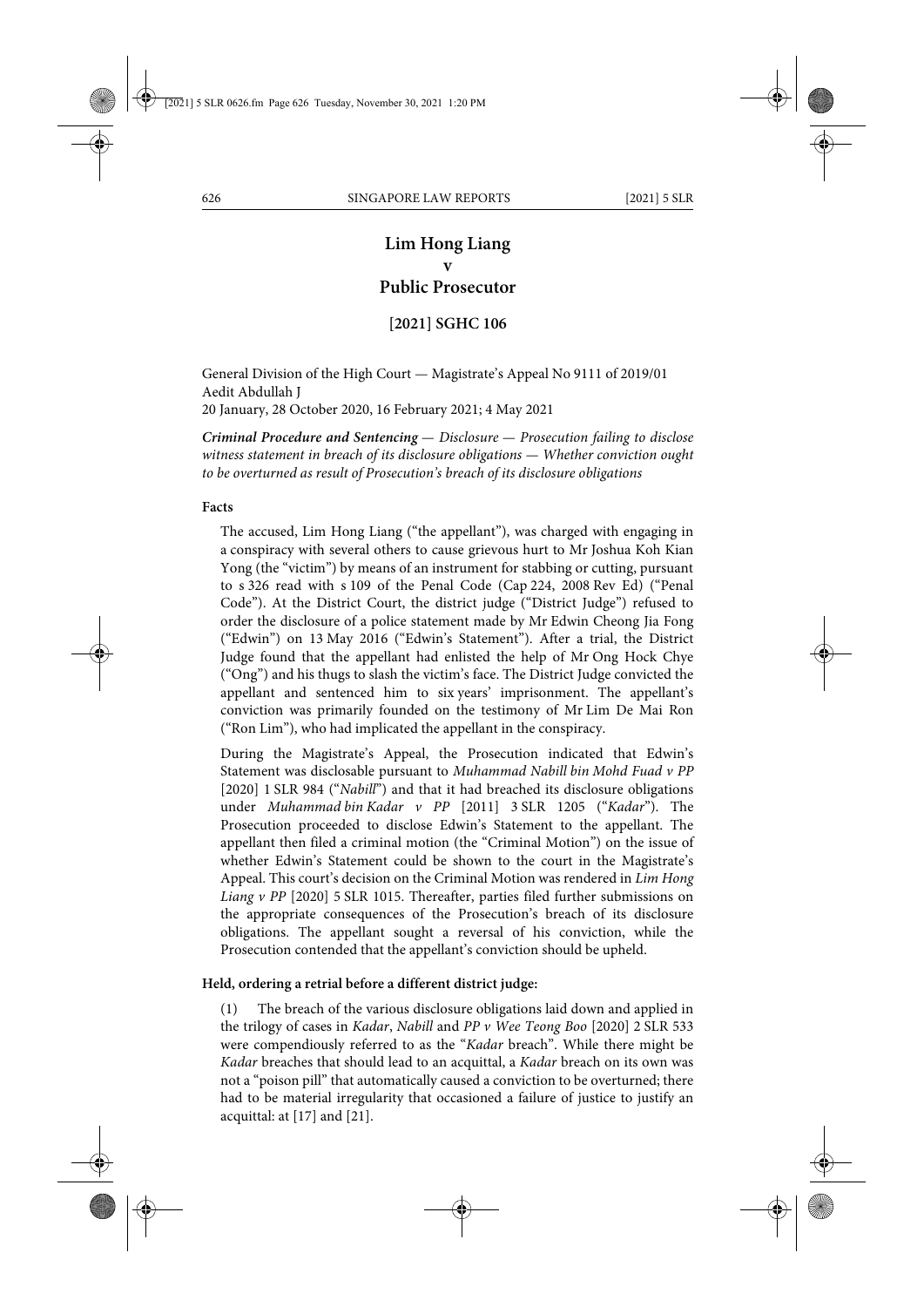(2) In determining the consequences of a *Kadar* breach, the first inquiry was whether the *Kadar* breach should lead to an acquittal or other outcomes such as a retrial. Upon determining the outcome that ought to have flowed from the *Kadar* breach, the second inquiry concentrated on whether the court had the power to bring about that outcome: at [24].

In deciding whether a *Kadar* breach should lead to an acquittal or other outcomes such as a retrial, the court should assess a number of factors including, but probably not limited to: (a) the effect of the breach on the evidence against the accused; (b) how the breach prejudiced the accused; (c) whether steps could be, or had been, taken to remedy the prejudice caused; and (d) the causes of the breach, including the conduct of the Prosecution. A balancing exercise weighing these specific factors as well as the broader objectives of the administration of justice, including certainty and fairness, had to be undertaken. There had to be fairness not only to the accused, but also to the victims, especially when the charge was serious. The examination of the various factors under the first inquiry would not generally include any punitive or disciplinary element as against the Prosecution: at [22] and [36].

An important consideration was how the non-disclosure affected the rest of the evidence, and consequently, whether the verdict below was supported. Where the non-disclosure was of an important piece of evidence that clearly or even strongly pointed towards an acquittal, then it was clear that the conviction was unsafe, provided that the evidence was clearly admissible as well. But in many instances, it might be unclear whether the non-disclosed evidence would have such an effect. In such cases, the conviction could not be said to be unsafe on the surface, and further deliberation was called for, rather than an immediate acquittal. That said, in seeking a reversal of conviction, it was not necessary to demonstrate that the disclosure would have led to an acquittal in the court proceedings below: at [28] and [31].

(5) Edwin's Statement plainly contradicted Ron Lim's evidence. The *Kadar* breach affected the finding of whether the appellant did speak to the primary prosecution witness, Ron Lim, on a specific occasion. The Prosecution pointed to other evidence that they contended supported the conviction, even if this specific occasion was disregarded. However, the strength of a large part of the other evidence relied on by the Prosecution, as well as the District Judge in his findings, centred on Ron Lim. His credit and credibility would thus be the centre of focus. The *Kadar* breach involving the non-disclosure of Edwin's Statement raised questions about the strength of Ron Lim's testimony and inferences from it. There were, aside from the *Kadar* breach, some concerns about Ron Lim's evidence. Ron Lim's credibility had to be re-assessed holistically in light of Edwin's Statement along with other evidence: at [39] to [42] and [44].

(6) Edwin's Statement should be put into evidence, or at least the relevant party would have to be put to the test of bringing it into evidence. If the party who ought to adduce it decided against doing so, the court would have to weigh what the outcome should be, and whether any adverse inference should be drawn against that party. If Edwin's Statement was adduced, then its truth would have to be tested. Ron Lim should be given the opportunity to respond to it. All of these considerations pointed to the need for a retrial or remittal: at [51].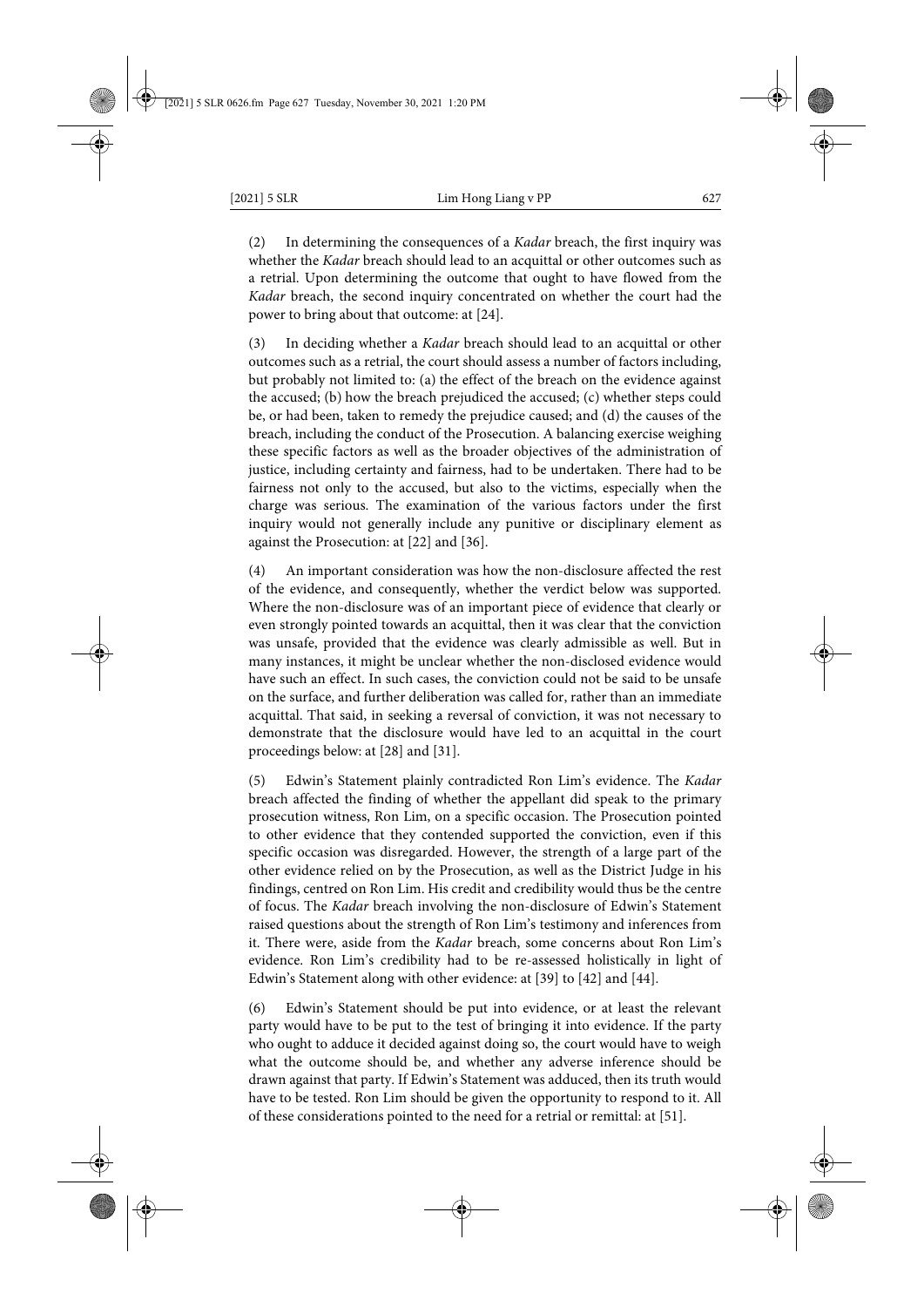(7) The appellant was prejudiced by the non-disclosure of Edwin's Statement as he was hampered in his decision on whether to call Edwin as a witness. This prejudice could be remedied by a retrial, which would afford the appellant a chance to consider how its case ought to be shaped and whether it ought to call Edwin as a witness, with the benefit of assessing Edwin's Statement along with all the other pieces of evidence. A retrial would not inflict further undue or unfair prejudice on the appellant: at [54] and [56].

(8) On the issue of whether the court could exercise its powers under s 390(1)(*b*)(i) of the Criminal Procedure Code (Cap 68, 2012 Rev Ed) to order a retrial, the applicable principles could be found in *Beh Chai Hock v PP* [1996] 3 SLR(R) 112 and *AOF v PP* [2012] 3 SLR 34. Applying these principles, it could not be said that the evidence at the original trial was insufficient or sufficient to justify a conviction. Various factors ought to be weighed to ascertain whether a retrial was warranted. In this regard, cost considerations could not override the other factors pointing to the desirability for a retrial, including the seriousness of the charge and the availability of evidence. While the matter would take additional time, there was no unfair or undue prejudice that would prevent the appellant from making out his case on a retrial. Rather, a retrial would restore to the Defence the opportunity to properly consider Edwin's Statement. Hence, a retrial was the most appropriate outcome: at [62] to [68].

(9) There ought to be a retrial of the entire case by a new district judge. As the original District Judge had already come to a conclusion about Edwin's Statement without any justification on the evidence, there would be issues about the fairness of sending this case back to the same District Judge for a retrial or a remittal. A remittal before a different district judge only on the narrow issue of Edwin's Statement alone would pose substantial difficulties as it went to the credibility of Ron Lim, requiring a holistic assessment of his statements and testimony: at [69] and [70].

#### **Case(s) referred to**

*AOF v PP* [2012] 3 SLR 34 (folld) *Beh Chai Hock v PP* [1996] 3 SLR(R) 112; [1996] 3 SLR 495 (folld) *Dennis Reid v R* [1980] AC 343 (folld) *Lim Hong Liang v PP* [2020] 5 SLR 1015 (folld) *Mia Mukles v PP* [2017] SGHC 252 (folld) *Muhammad bin Kadar v PP* [2011] 3 SLR 1205 (folld) *Muhammad Nabill bin Mohd Fuad v PP* [2020] 1 SLR 984 (folld) *PP v Wee Teong Boo* [2020] 2 SLR 533 (folld) *R v Anne Rita Maguire* [1992] QB 936; [1992] 94 Cr App R 133 (refd) *R v Garland* [2017] 4 WLR 117 (refd) *R v Judith Theresa Ward* [1993] 1 WLR 619 (refd) *R v Knaggs* [2018] EWCA Crim 1863 (refd) *Sulaiman bin Jumari v PP* [2021] 1 SLR 557 (refd) *Yeo Tse Soon v PP* [1995] 3 MLJ 255 (refd)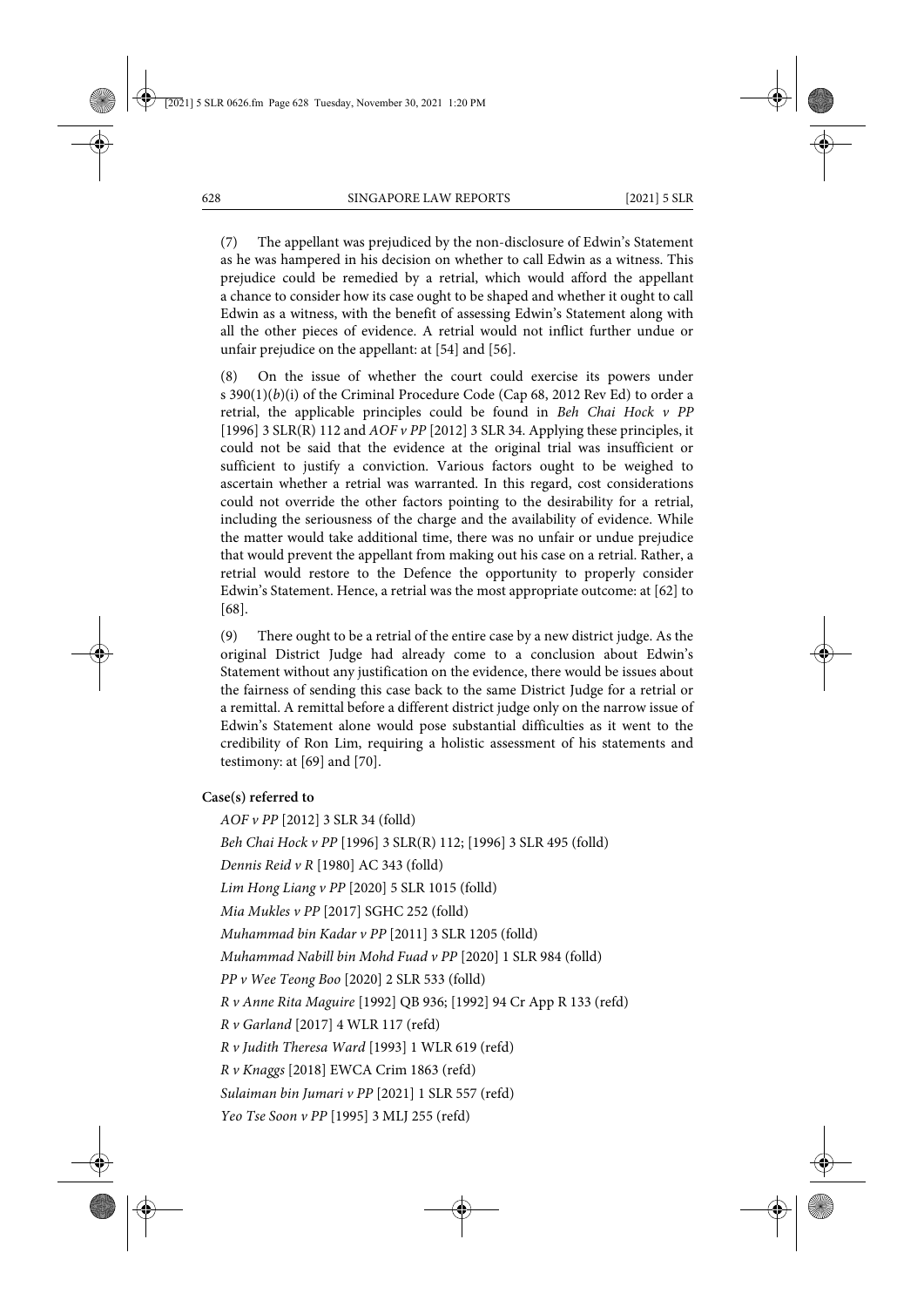#### **Legislation referred to**

Criminal Procedure Code (Cap 68, 2012 Rev Ed) ss 283(1), 356, 390(1)(*b*)(i) Penal Code (Cap 224, 2008 Rev Ed) ss 109, 326 Criminal Procedure and Investigations Act 1996 (c 25) (UK)

*Narayanan Sreenivasan SC and Partheban s/o Pandiyan (K&L Gates Straits Law LLC) for the appellant; Lee Lit Cheng and Li Yihong (Attorney-General's Chambers) for the respondent.*

[Editorial note: This was an appeal from the decision of the District Court in [2019] SGDC 127.]

4 May 2021

# **Aedit Abdullah J:**

#### **Introduction**

These grounds address issues pertaining to the motion for criminal reference which has been filed by the appellant against my decision in MA 9111/2019/01 (the "Magistrate's Appeal"), which was to send the case for a retrial before another district judge. The focus will be on my decision as to the consequences that should follow the breach of disclosure obligations by the Prosecution, which has not taken issue that there has been such a breach.

# **Background facts**

2 The appellant was charged with engaging in a conspiracy with several others to voluntarily cause grievous hurt to one Mr Joshua Koh Kian Yong (the "victim") by means of an instrument for stabbing or cutting, pursuant to s 326 read with s 109 of the Penal Code (Cap 224, 2008 Rev Ed) ("Penal Code").

3 On 30 April 2016, thugs assaulted the victim, and one of them slashed his face with a penknife, causing lacerations and permanent disfiguration of his face. After a trial in the District Court, the district judge ("District Judge") found that it was the appellant who had enlisted the help of Mr Ong Hock Chye ("Ong") and his thugs to slash the victim's face (*Public Prosecutor v Lim Hong Liang and Ong Hock Chye* [2019] SGDC 127 ("*Lim Hong Liang DC*") at [78]).

The District Judge found that the appellant was the mastermind of the conspiracy to grievously hurt the victim, primarily based on the evidence of Mr Lim De Mai Ron ("Ron Lim") (*Lim Hong Liang DC* at [55]–[56]). Ron Lim is the appellant's nephew who worked as a driver in the appellant's company. On the back of Ron Lim's evidence, the District Judge found a number of material facts which connected the appellant to the conspiracy,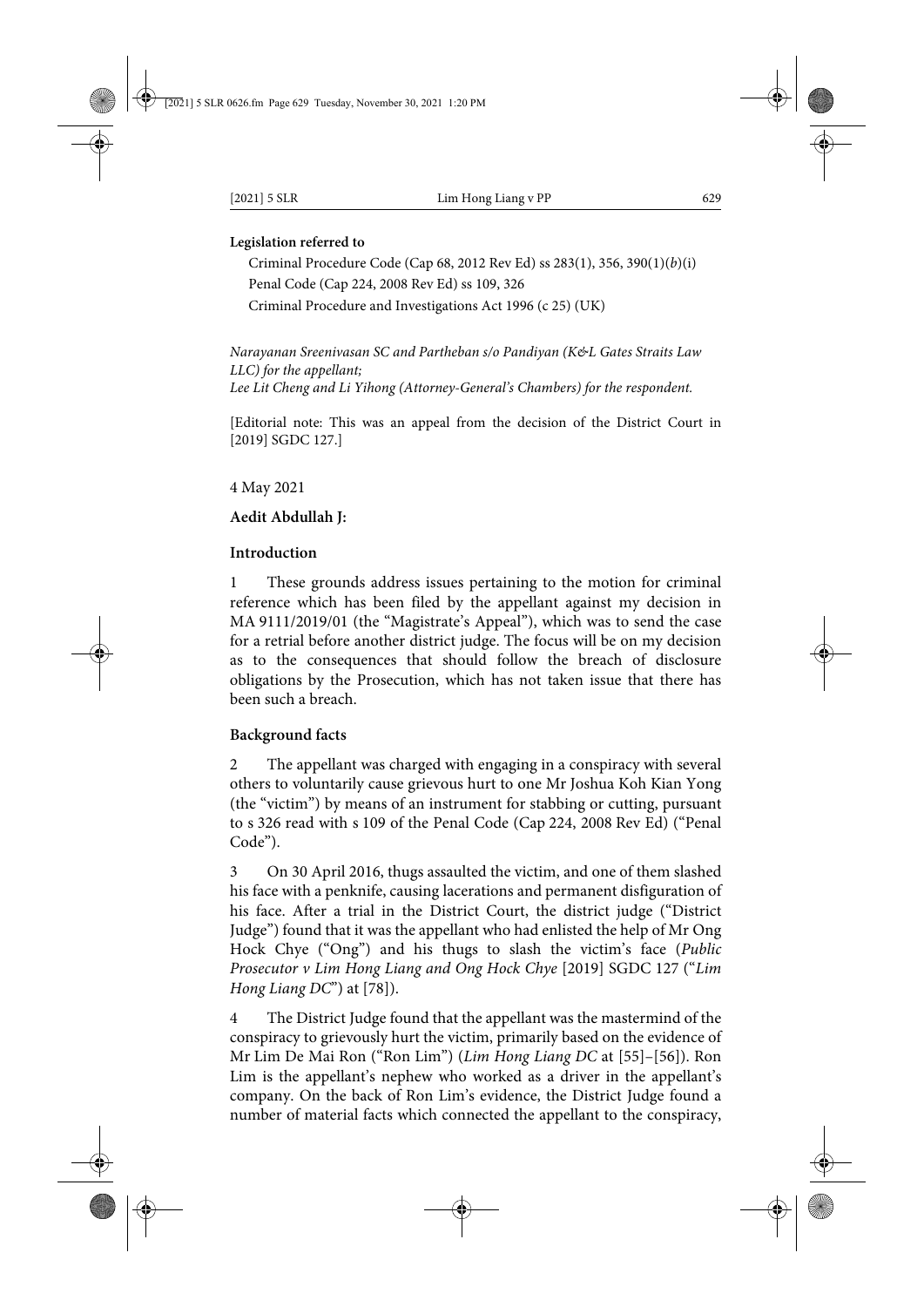including the fact that the appellant, through Ron Lim, paid Ong for the attack on the victim (*Lim Hong Liang DC* at [56]). The District Judge also found that the appellant had the motive to harm the victim, because the victim was having an affair with the appellant's mistress, Ms Audrey Chen Ying Fang ("Chen") (*Lim Hong Liang DC* at [50]).

5 Accordingly, on 2 April 2019, the District Judge convicted the appellant for an offence under s 326 read with s 109 of the Penal Code, and was sentenced to six years' imprisonment (*Lim Hong Liang DC* at [79] and  $[99(i)]$ .

#### **Procedural history**

6 The matter first came up on appeal against the appellant's conviction and sentence on 20 January 2020, in Magistrate's Appeal No 9111 of 2019. At the hearing of the appeal, the Prosecution resisted the disclosure of a police statement made by Edwin Cheong Jia Fong ("Edwin") on 13 May 2016 ("Edwin's Statement"). The District Judge had refused to order the disclosure of Edwin's Statement, but made, according to the appellant, observations that were adverse to the appellant. The matter was adjourned, pending my consideration of a decision. However, before judgment was given, the Court of Appeal issued its decision in *Muhammad Nabill bin Mohd Fuad v Public Prosecutor* [2020] 1 SLR 984 ("*Nabill*").

7 Thereafter, on 16 April 2020, the appellant sought to make further arguments on the basis of the Court of Appeal's decision in *Nabill* that there had been a breach of the Prosecution's disclosure obligations in not releasing Edwin's Statement. Just as arguments were to be heard on whether there should be disclosure, the Prosecution indicated that it did accept that Edwin's Statement was disclosable under the disclosure regime in *Nabill* and that it had breached its disclosure obligations under *Muhammad bin Kadar and another v Public Prosecutor* [2011] 3 SLR 1205 ("*Kadar*"), and it then disclosed Edwin's Statement to the appellant.

8 The parties were then at odds about whether Edwin's Statement could be shown to the court in the Magistrate's Appeal, and this prompted the appellant to file a criminal motion on this issue. After hearing arguments, I concluded that the appellant could indeed refer to it in so far as it was to be used for indicating a possible breach of disclosure obligations and the consequences that should flow from such breach, and in so far as it was material to arguments that the conviction was unsafe, and/or that an adverse inference should be drawn due to the non-disclosure; however, I accepted the Prosecution's arguments that if the statement was to be used as evidence of the truth of its contents, then the proper procedure would have been to have it admitted (*Lim Hong Liang v Public Prosecutor* [2020] 5 SLR 1015 ("*Lim Hong Liang CM*") at [16] and [29]).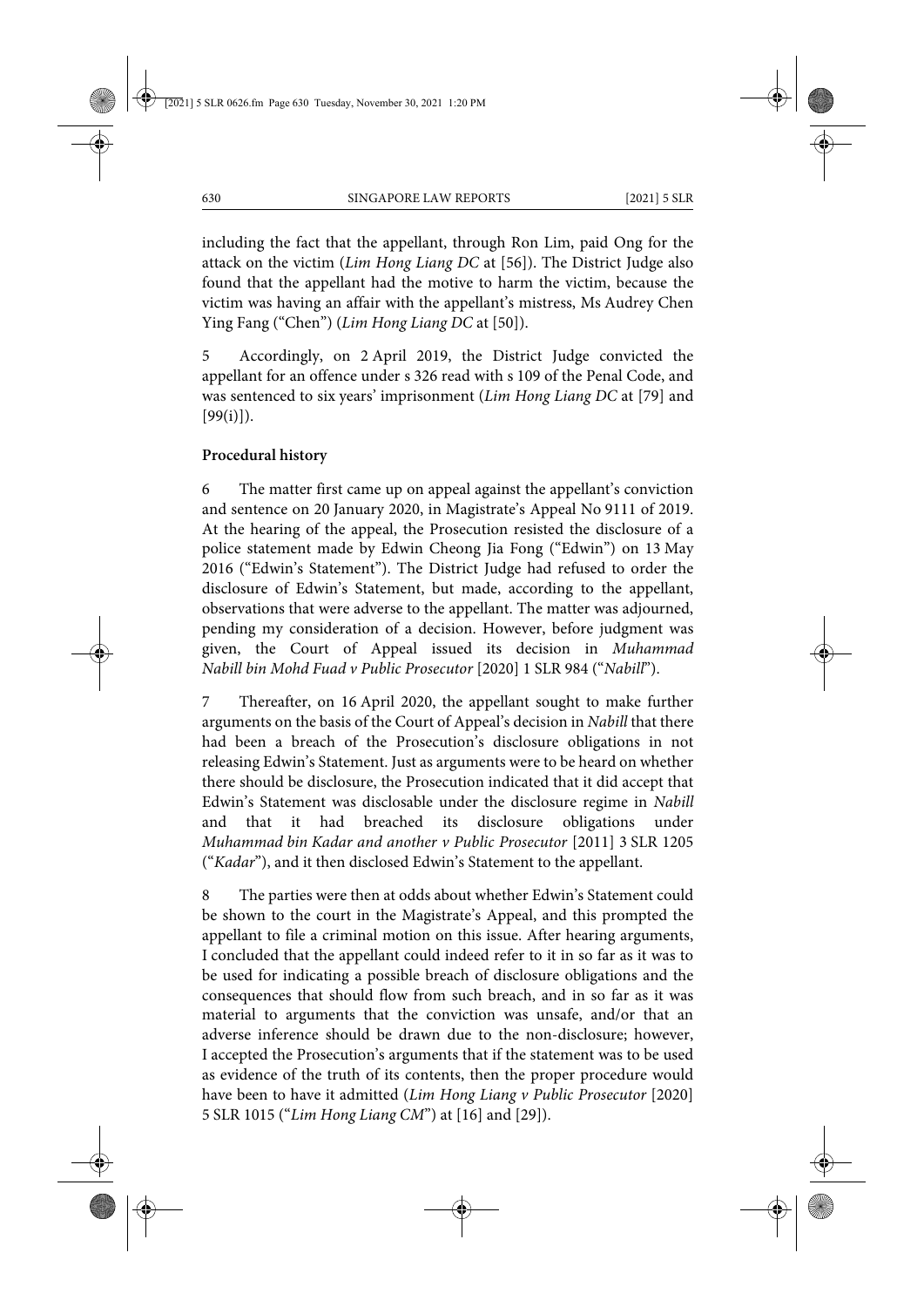9 Subsequently, the appellant and the Prosecution filed further submissions on 21 September 2020 and 12 October 2020 respectively on the appropriate consequences of the Prosecution's breach of its disclosure obligations. That led us to the last oral hearing of arguments, following which I concluded that the appropriate course, given the possible effect of Edwin's Statement on the credibility of Ron Lim's evidence against the appellant, was that a retrial should be ordered.

# **Reference to the Court of Appeal**

The appellant now seeks leave from the Court of Appeal to refer questions of law, pertaining to the effect of the *Kadar* breach.

# **Summary of the appellant's arguments on the effect of the breach**

11 The appellant argued that in seeking a reversal of his conviction, he only needed to show either that the breach of the *Kadar* obligations has rendered his conviction unsafe or that there was a material irregularity, unless the Prosecution could show that no miscarriage of justice was occasioned. In determining what the consequences of a breach of the *Kadar* obligations should be, the court should consider several matters which include the Prosecution's reasons for non-disclosure, impact of the nondisclosure on the conduct of the trial as well as the trial judge's reasoning, and how the prejudice could be addressed. On the facts, the appellant's conviction was rendered unsafe by the Prosecution's breach. There was deliberate suppression of material that contradicted the evidence of the Prosecution's key witness, that affected the conduct of defence at trial and the trial judge's reasoning. A reasonable doubt would have been shown had Edwin's Statement been produced, and the prejudice here could only be addressed by reversing the appellant's conviction.

# **Summary of the respondent's arguments on the effect of the breach**

The Prosecution argued that a breach of the disclosure obligations in itself does not render a conviction unsafe. The three potential consequences of a failure to disclose set out in the *Lim Hong Liang CM* should not apply on the current facts, and this court should uphold the appellant's conviction as the Prosecution's case has been established beyond reasonable doubt.

# **The decision**

13 Given the importance of Ron Lim's evidence to the appellant's conviction, and the possible effect of Edwin's Statement on Ron Lim's credibility, I was of the view that the appropriate course was to order a retrial before a different district judge. While in some cases a breach of disclosure obligations can lead to the conviction being unsafe, and an acquittal being ordered, the appropriate outcome will depend on a balancing of interests and factors.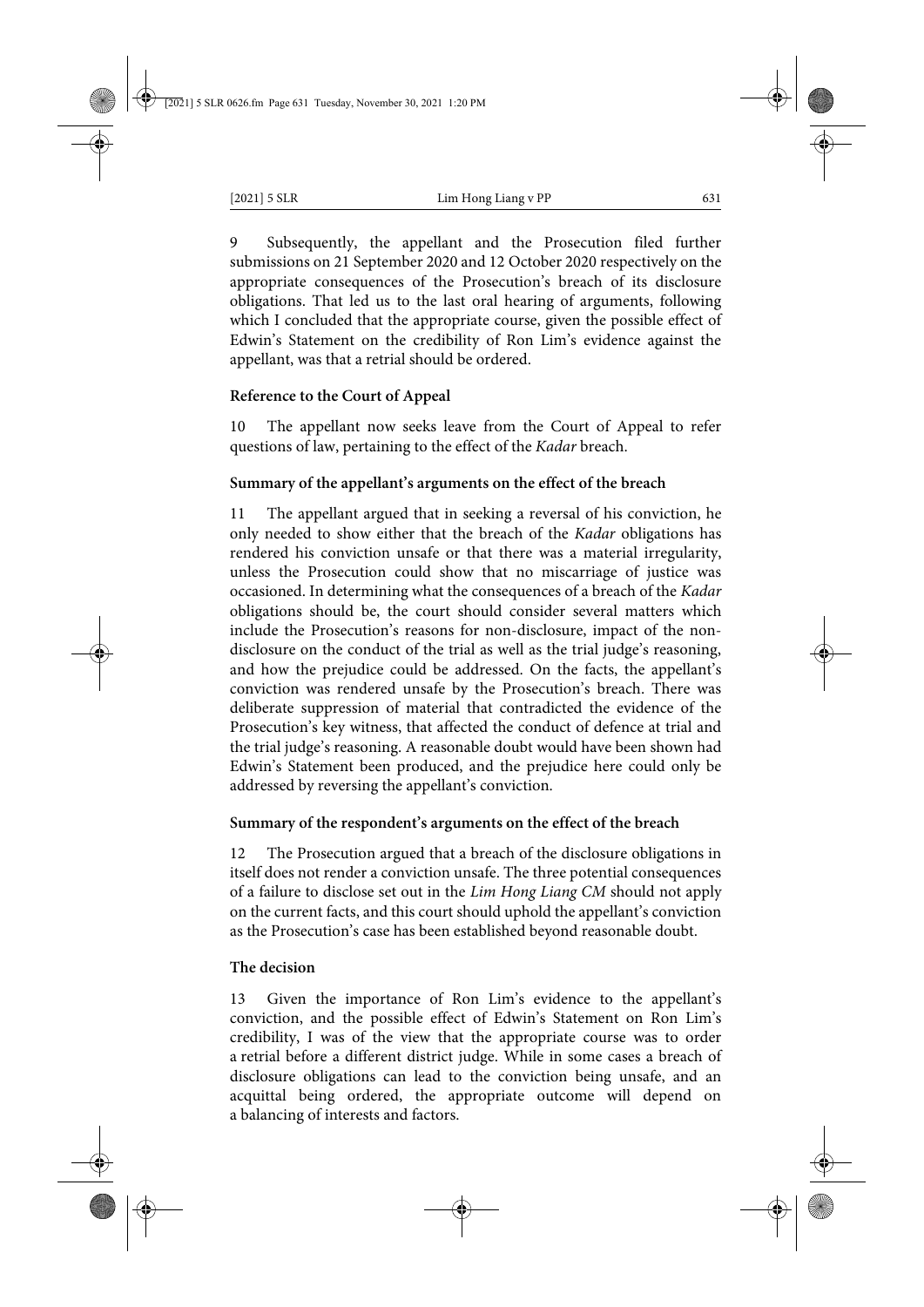# *The* **Kadar** *breach*

14 The Prosecution accepted that Edwin's Statement should have been disclosed.

15 The relevant portions of Edwin's Statement read:

# **Q3: Did Ron know who 'Chai' was?**

A3: Yes. When **'**Chia' [*sic*] was released from prison, I went to visit him at his house. However, at that time, Ron called me to ask about my location. I then told him that I was at Jurong East where **'**Chai' was. Ron then came up to find me and it was when Ron first saw **'**Chai' and I introduced **'**Chai' to him. We then had a talk and started to talk about the assault case which Ron was involved in. Ron started to talk about the case, and nothing much happened. After talking about 1–2 hour, we left the house.

…

# **Q6: Did Lim Hong Liang contact Ron during the visit at 'Chai' house?**

A6: No

- **Q9: Did you ever hear your uncle, Lim Hong Liang mentioned that he had found someone to beat up a girl's boyfriend?**
- A9: No. I did not hear before.
- **Q10: Did you know anyone called Audrey or Joshua?**

A10: No. I do not know.

[emphasis in original]

For context, "Chai" referred to Ong. Edwin's Statement claimed that the appellant did not contact Ron Lim during their visit at Ong's home. The significance of Edwin's Statement was that it seemed contrary to two aspects of Ron Lim's evidence, namely:

(a) that the appellant had called Ron Lim when Ron Lim and Edwin were at Ong's home; and

(b) that Edwin was the only one who could prove that the appellant was involved in the incident.

16 It is important to note, however, that Edwin's Statement is not yet in evidence. The appellant did not seek to have it brought in as evidence, and essentially relied on the breach alone, given the putative effect of the statement, as rendering the conviction unsafe.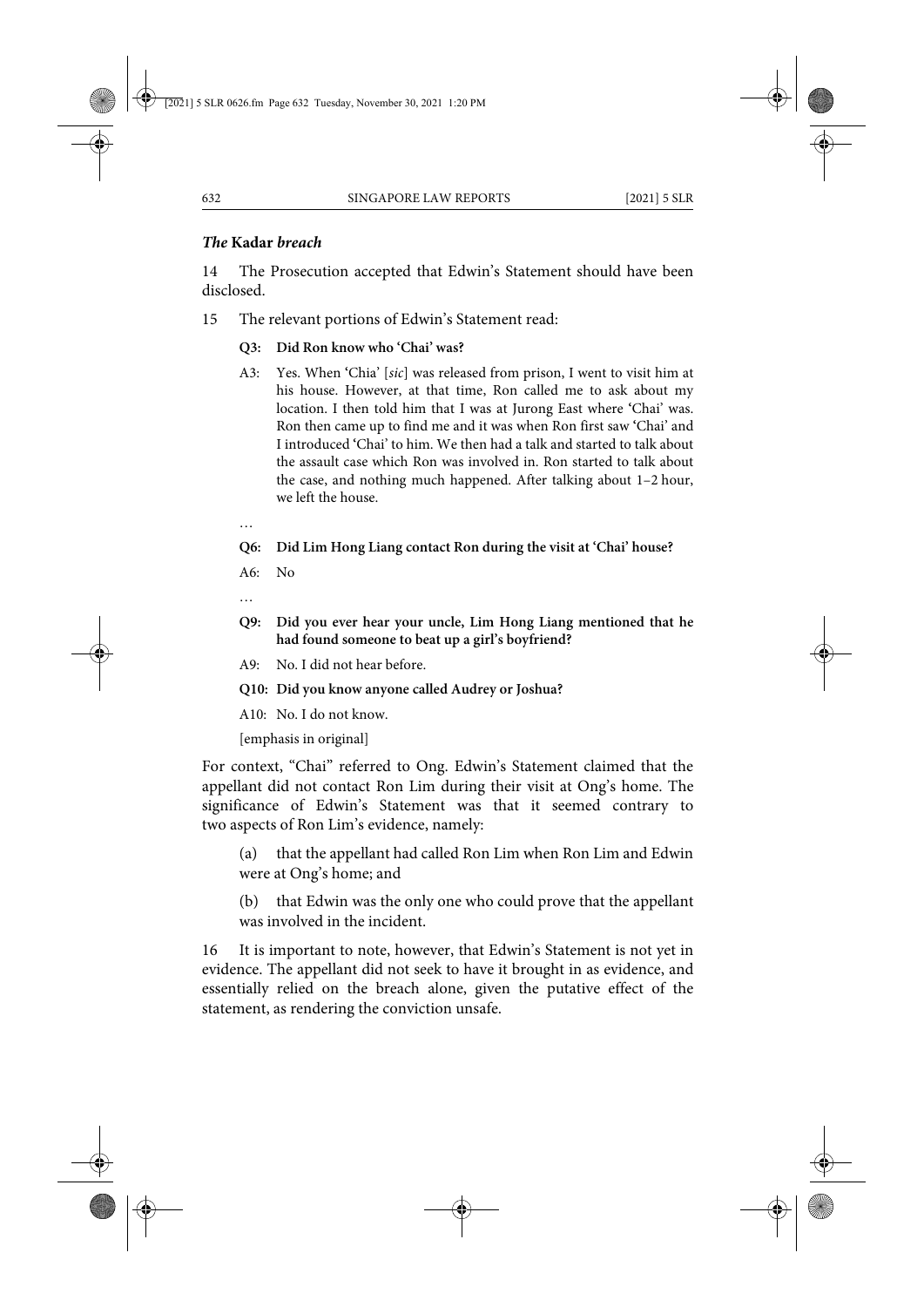# *Consequences of a* **Kadar** *breach: applicable legal principles*

### *Parties' arguments*

17 The appellant contended that the breach of the various disclosure obligations laid down and applied in the trilogy of cases in *Kadar*, *Nabill* ([6] *supra*) and *Public Prosecutor v Wee Teong Boo and other appeal and another matter* [2020] 2 SLR 533 ("*Wee Teong Boo*"), which I shall refer to compendiously as the "*Kadar* breach", required that the appeal be allowed and an acquittal entered. Reliance was placed primarily on English and other Commonwealth authorities. The primary focus of these authorities was whether the *Kadar* breach rendered the conviction unsafe. The appellant argued that the position in England should be followed, as encapsulated in cases such as *R v Anne Rita Maguire* [1992] 94 Cr App R 133 and *R v Judith Theresa Ward* [1993] 1 WLR 619 ("*Ward*") which led to the enactment of the Criminal Procedure and Investigations Act 1996 (c 25) (UK). *Ward* was considered by the Singapore Court of Appeal in *Kadar* at [85(h)(iii)] in the context of disclosure obligations. The overview of the English position in *R v Knaggs and others* [2018] EWCA Crim 1863 was relied upon by the appellant. In that case, the English Court of Appeal considered various decisions, including *R v Garland* [2017] 4 WLR 117, in which the court said that the ultimate question is whether, taking into account all the circumstances of the trial, the material that should have been disclosed causes the court to doubt the safety of the conviction. Reference was also made by the appellant to *Yeo Tse Soon & Anor v Public Prosecutor* [1995] 3 MLJ 255, a Bruneian decision considered in *Kadar*.

18 The appellant also urged the court to consider several matters before deciding on the consequences of a *Kadar* breach. These factors generally concerned the prejudice suffered by the accused, as well as the Prosecution's conduct.

19 On the other hand, the Prosecution argued that the consequences of a *Kadar* breach was set out in *Kadar* at [120]. Relying on *Mia Mukles v Public Prosecutor* [2017] SGHC 252 ("*Mia*") at [48], the Prosecution reiterated that a *Kadar* breach in itself does not render a conviction unsafe.

# *Decision on the applicable legal principles*

20 The position in Singapore remains open as to the consequences of a *Kadar* breach. I was of the view that the approach favoured by the appellant did not fully reflect the position that should be taken.

21 While there may indeed be *Kadar* breaches that should lead to an acquittal, a *Kadar* breach on its own is not a "poison pill" that automatically causes a conviction to be overturned; there must be material irregularity that occasions a failure of justice to justify an acquittal (*Kadar* at [120]; *Mia* at [48]).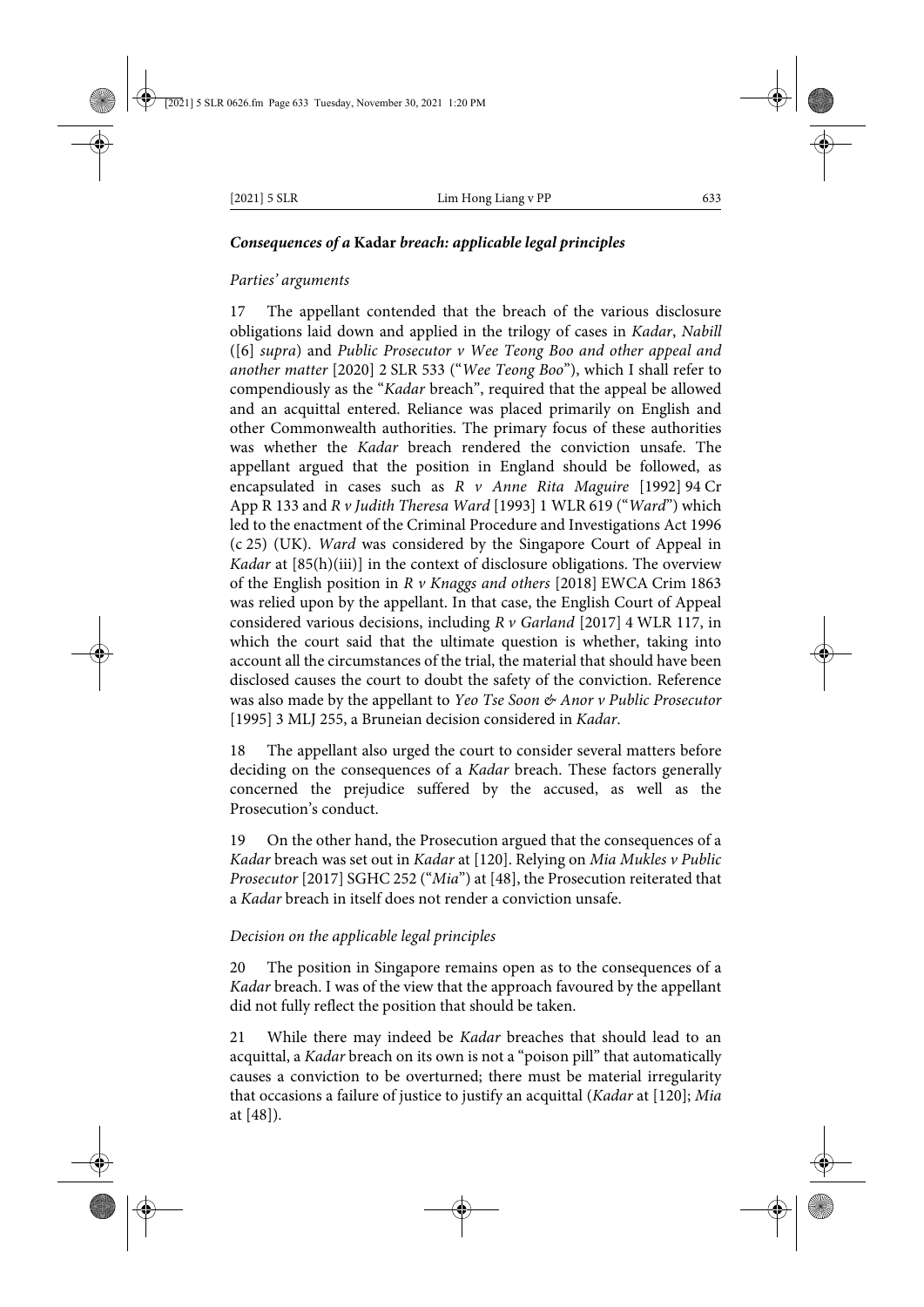22 In deciding on what the consequences ought to be, specifically whether a *Kadar* breach should lead to an acquittal or other outcomes such as a retrial, the court should to my mind assess a number of factors including, but probably not limited to:

(a) the effect of the breach on the evidence against the accused;

(b) how the breach prejudiced the accused;

(c) whether steps can be, or have been, taken to remedy the prejudice caused; and

(d) the causes of the breach, including the conduct of the Prosecution.

A balancing exercise weighing these specific factors as well as the broader objectives of the administration of justice, including certainty and fairness, must be undertaken. There must be fairness not only to the accused, but also to the victims, especially when the charge is serious.

23 If, upon weighing the above factors, the court comes to a decision that a retrial ought to be the appropriate consequence flowing from a *Kadar* breach, the appellate court should then assess whether it can exercise its powers under s 390(1)(*b*)(i) of the Criminal Procedure Code (Cap 68, 2012 Rev Ed) ("CPC") to order a retrial in light of the established principles governing retrials in *Beh Chai Hock v Public Prosecutor* [1996] 3 SLR(R) 112 ("*Bei Chai Hock*") and *AOF v Public Prosecutor* [2012] 3 SLR 34 ("*AOF*"). This point will be re-visited in greater detail in the analysis below.

24 There may be some overlap between the first inquiry of whether the *Kadar* breach should lead to an acquittal or other outcomes such as a retrial, and the second inquiry of whether the ordering of a retrial under s  $390(1)(b)(i)$  CPC would be in line with established authorities. But I hesitate to merge these two inquiries into one. The first inquiry focuses on the nature of the specific *Kadar* breach: the causes and effect of the breach, including steps to remedy the resulting prejudice. The result of this inquiry may or may not lead to a retrial, and I do not preclude the possibility that there may be other outcomes apart from an acquittal or a retrial. These are not the only two binary options. Upon deciding the outcome that ought to have flowed from a *Kadar* breach, the second inquiry concentrates on whether the court has the power to bring about that outcome. Certain requirements, either from statute or case law, may have to be satisfied before a court could have the power to grant certain orders. It may be that a particular outcome that ought to have flowed from a *Kadar* breach could not be made due to the non-satisfaction of certain statutory requirements. This was not the case on the current facts, but the point is that it would be conceptually neater to separate the inquiries of what ought to be the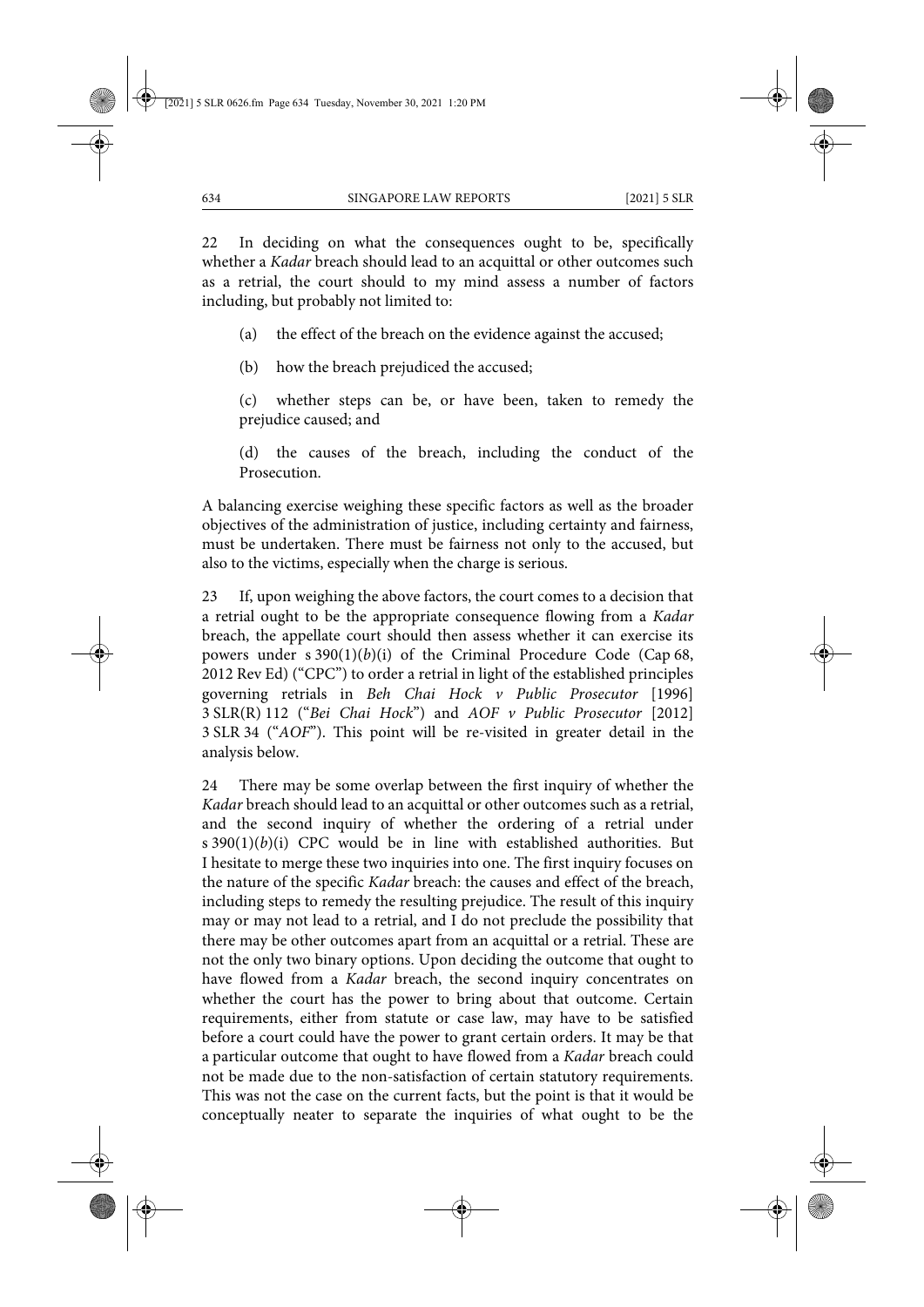consequences flowing from a particular *Kadar* breach and whether the court has the power to bring about that outcome.

#### *Discussion*

25 The local authorities do not expressly lay out the consequences of a *Kadar* breach. In *Kadar*, the Court of Appeal said at [120]:

In our view, there is no reason why a failure by the Prosecution to discharge its duty of disclosure in a timely manner should not cause a conviction to be overturned if such an irregularity can be considered to be a material irregularity that occasions a failure of justice, or, put in another way, renders the conviction unsafe (see, also, *Lee Yuan Kwang v PP* [1995] 1 SLR(R) 778 at [40]). … It should be pointed out that not all non-disclosures will be attributable to fault on the part of the Prosecution (or a lack of *bona fides*); nevertheless, as pointed out in *Lee Ming Tee* ([88] *supra*) at [142] (see [89] above), where such non-disclosures result in a conviction being unsafe the result will still be the overturning of that conviction. …

The Court of Appeal then referred to *Beh Chai Hock* on when a retrial should be ordered, which is considered below at [63]. While the Court of Appeal laid down that a material irregularity that occasioned a failure of justice may cause a conviction to be overturned, it did not have to consider the specific circumstances in which such a material irregularity would arise. The actual outcome in *Kadar* turned on the evidence of a co-accused as well as the reliability and admissibility of confessions.

26 The obligation to disclose the statement of a material witness, and the possibility of drawing an adverse inference against the Prosecution where the Prosecution failed to call a material witness, were considered in *Nabill* ([6] *supra*) at [39] and [67] respectively, but that case did not consider the consequences of a *Kadar* breach in relation to the non-disclosure of a statement. The acquittal in that case flowed from the analysis of the evidence before the court. In *Wee Teong Boo* ([17] *supra*), the acquittal on appeal was also on the basis of an analysis of the evidence before the court, with one of the *Kadar* breaches in that case being found to have limited prejudice.

27 The question is when a *Kadar* breach should lead to an acquittal or overturning of a conviction, and when other possible outcomes such as remittal or a retrial should result. While at one end of the spectrum, a determination can be made that a conviction is unsafe or that a failure of justice has occurred, on other occasions, it may be, as in *Wee Teong Boo*, that the prejudice suffered is not substantial.

28 In my judgment, an important consideration to my mind is how the non-disclosure affects the rest of the evidence, and consequently, whether the verdict below is supported. Where the non-disclosure is of an important piece of evidence that clearly or even strongly points towards an acquittal, then it is clear that the conviction is unsafe, provided that the evidence is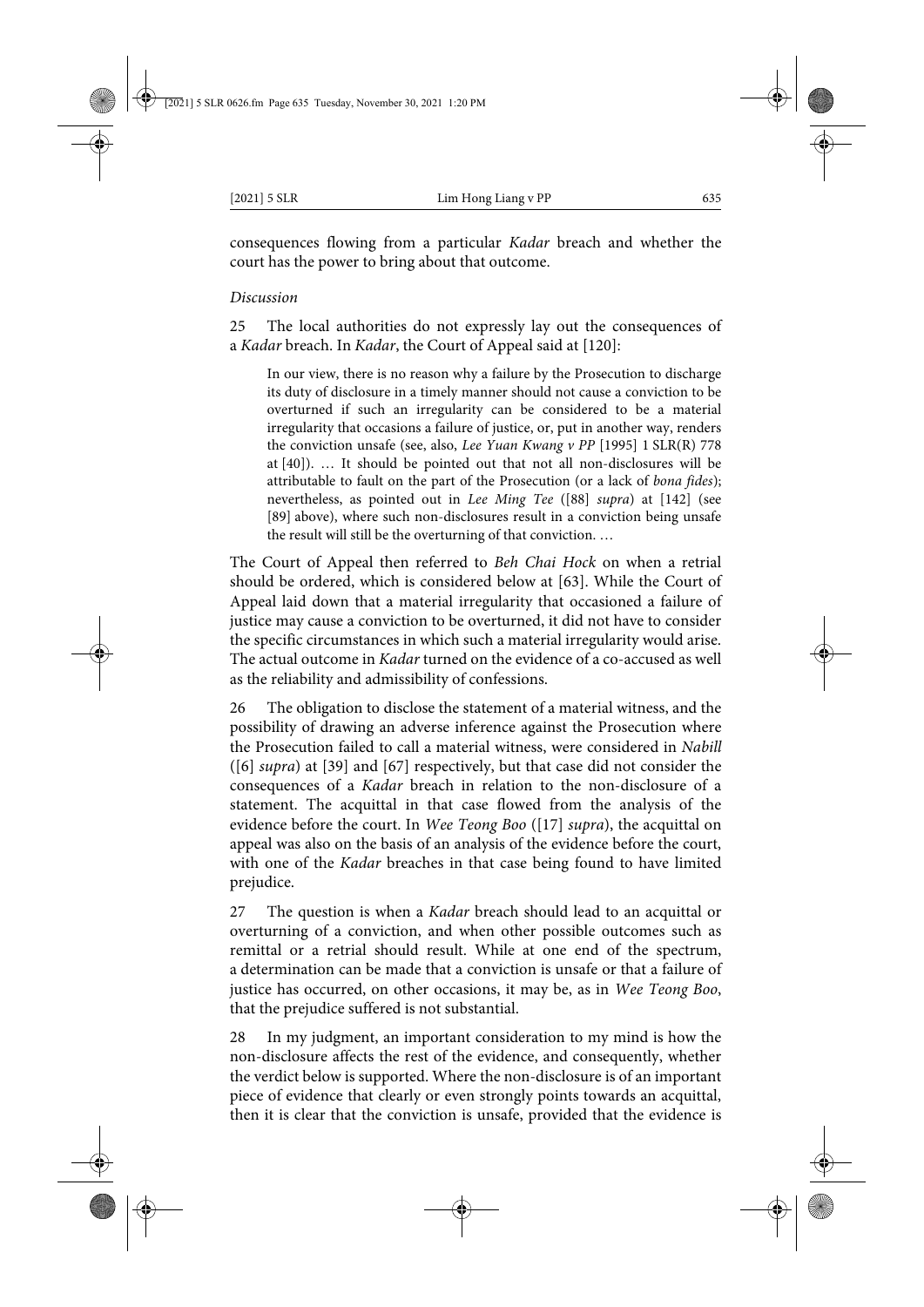clearly admissible as well. But in many instances, the non-disclosed evidence may fall short of that effect, and has to be weighed against the other evidence: it may help tilt the balance one way or another, requiring a determination by the court, as well as the attendant process of adducing that evidence properly. This was I think presaged in *Kadar* by the Court of Appeal at [120]. In such cases, the conviction cannot be said to be unsafe on the surface, and further deliberation is called for, rather than an immediate acquittal.

29 This approach bears some resemblance to the principles governing the court's exclusionary discretion in respect of statements recorded in breach of procedural requirements under the CPC and Police General Orders. Such statements will be excluded where the procedural breach has caused a statement's prejudicial effect to outweigh its probative value (*Kadar* at [55]). Reliability lies at the heart of this discretion (*Sulaiman bin Jumari v Public Prosecutor* [2021] 1 SLR 557 at [45]–[46]; *Kadar* at [55]–[56]), which has been regarded as stemming from the court's inherent jurisdiction to prevent injustice (*Kadar* at [52]). It appears then, that there must be a causal link between the procedural breach and the occasion of injustice; and this causal link is established when the procedural breach raises serious concerns about a statement's reliability, on the premise that written statements taken by the police are often given more weight than other pieces of evidence and can very well lead to wrongful convictions (*Kadar* at [58]–[59]). Accordingly, where the procedural breaches in statement recording have little or no bearing on the reliability of the statement, the statement will still be admitted (see examples in *Kadar* at [65]).

30 Similarly, there will be a miscarriage of justice where there is a clear causal link between the *Kadar* breach and a wrongful conviction, *ie*, the undisclosed material is such an important piece of evidence that, on its own or along with other pieces of evidence before the court, it would have enabled the accused to cast a reasonable doubt if admitted into evidence. However, if it is unclear whether the non-disclosed evidence will have such an effect, the presence of that causal link will be doubtful, such that an immediate acquittal may not be warranted.

31 As a point of clarification, in seeking a reversal of conviction, it is not necessary to demonstrate that the disclosure would have led to an acquittal in the proceedings in the court below. If this can be shown, the conviction will be clearly unsafe. Nonetheless, even if it is unclear how the nondisclosure will impact the evidence before the court, an acquittal may still be in the interest of justice following a holistic consideration of the circumstances and the various factors.

32 Such other factors include the impact of the non-disclosure on the accused, which is a material consideration. Where there has been substantial prejudice to the accused, such as in the conduct of his or her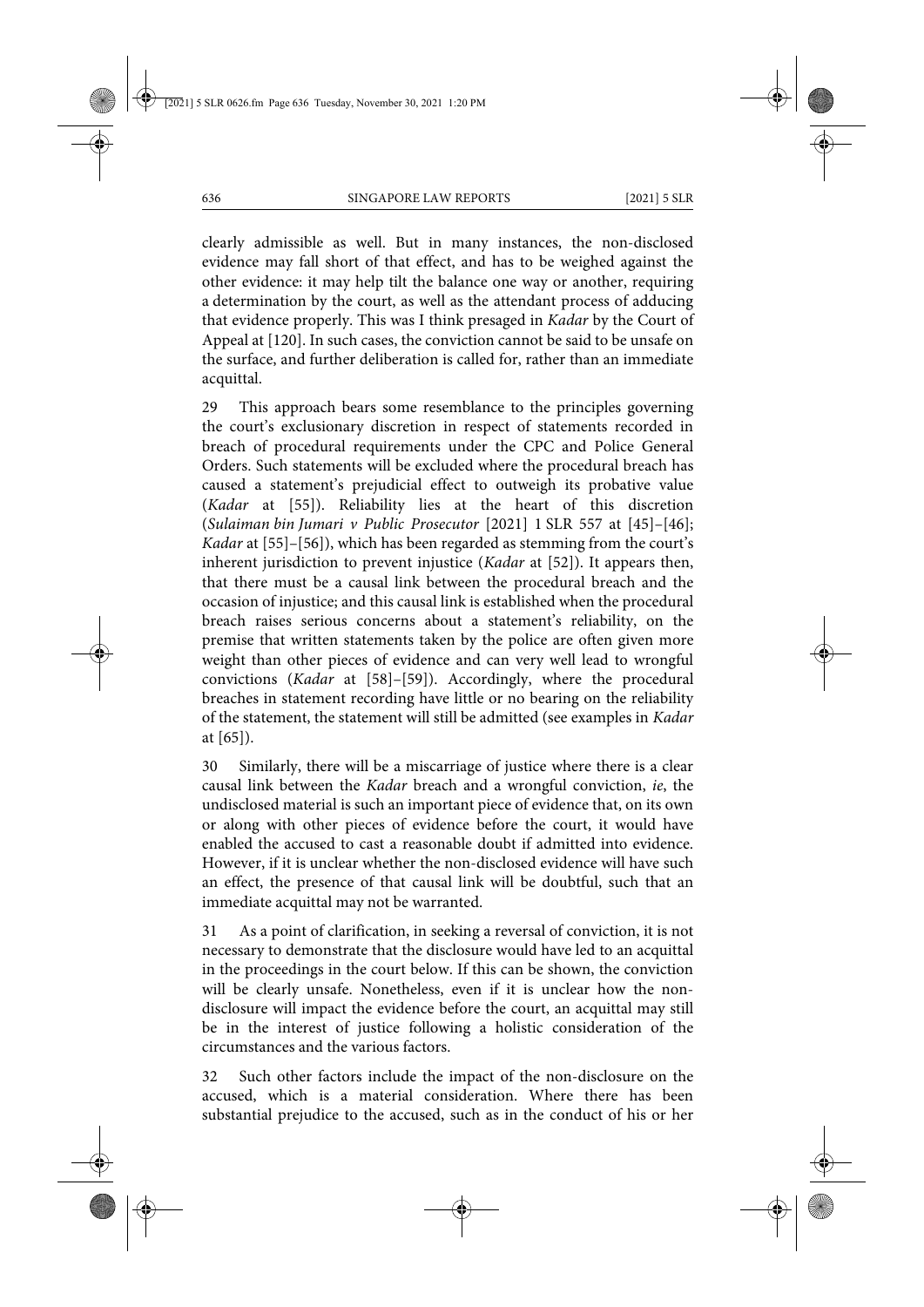defence, it may be in the interests of justice that an acquittal should follow from non-disclosure. There can be a situation where the undisclosed material, on its face, does not clearly point towards an acquittal, but if admitted at trial below, would have opened up a new line of questioning against the sole Prosecution witness, thereby potentially raising a reasonable doubt in that witness's testimony and hence the Prosecution's case. Yet, a retrial is out of the question as that Prosecution witness had died in the meantime. In such circumstances, the accused would have effectively lost a good chance to disprove his guilt, and therefore suffer substantial and irremediable prejudice by the Prosecution's earlier non-disclosure. In such a scenario, it may be in the interests of justice that an acquittal should be granted.

33 It follows then that the issue of prejudice caused to the accused must be taken alongside the consideration of whether steps can be taken to remedy or rectify the prejudice caused to the accused. In *Wee Teong Boo*, a piece of evidence which would have adversely affected the victim's credibility was only disclosed to the Defence after the victim had completed her evidence, including her cross-examination (at [133]–[134]). Nonetheless, the Court of Appeal found that the prejudice to the Defence was limited because it was open to the Defence to apply for the victim to be recalled under s 283(1) of the CPC so that she could be questioned on this previously undisclosed evidence (at [135]).

34 The specific factors canvassed in the discussion so far, namely the effect on the evidence, prejudice to the accused, as well as remedial steps, relate generally to the effects arising from a particular *Kadar* breach. These ought to be holistically evaluated in light of the broader concern as to whether the *Kadar* breach has culminated in a miscarriage of justice. If so, the conviction may be overturned (*Kadar* at [85(h)(iii)], citing *Ward* ([17] *supra*) at 641–642).

35 Effects of the *Kadar* breach aside, the reason for the breach, specifically the Prosecution's conduct, can also affect what ought to be the outcome of a *Kadar* breach. As highlighted in *Lim Hong Liang CM* ([8] *supra*) at [24], in seeking a finding that the Prosecution's nondisclosure is of such a degree that the conviction is rendered unsafe, the Defence may rely on the circumstances surrounding the non-disclosure to indicate misconduct or suppression such as to cast doubt on the integrity of the prosecution process and on the evidence presented below. In establishing this point, the Defence will be relying on the fact that material was undisclosed previously, rather than inferences from, or contents of, the undisclosed evidence.

36 I do not consider, however, that this examination of factors will generally include any punitive or disciplinary element as against the Prosecution. Proof that there is prosecutorial non-disclosure alone, without showing how that puts the integrity of the prosecution process and the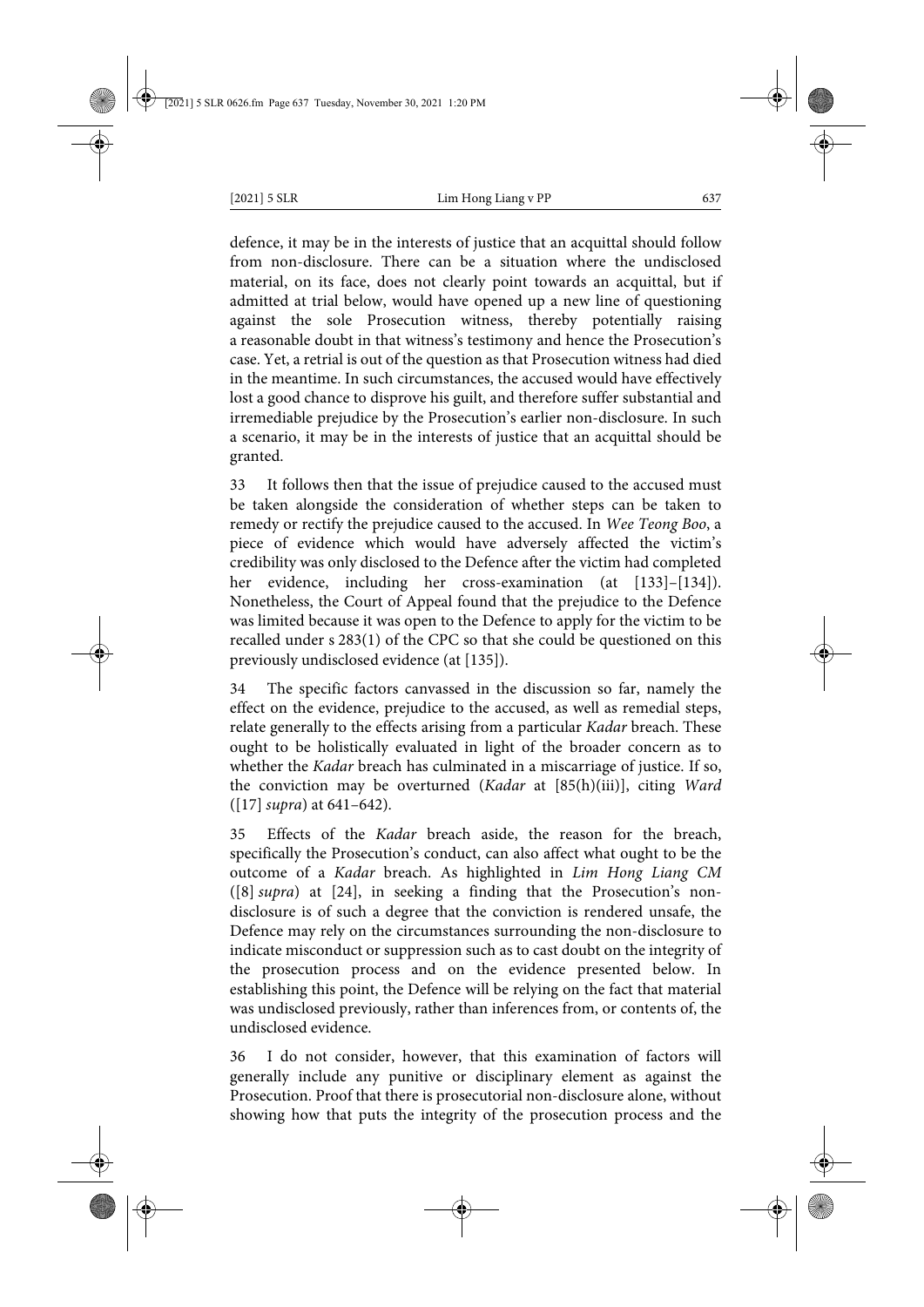evidence into doubt, will be insufficient to justify an immediate acquittal. It may be that there will be situations where a salutary effect may be desired, through the granting of an acquittal, but these must involve very serious breaches in which the need for a salutary effect trumps the need for proper administration of justice. Such a situation will be very rare since it is not the trial judge's or appellate court's function to exercise disciplinary powers over the Prosecution's conduct of proceedings; there are other avenues to seek redress or achieve that objective. Rather, the judicial system exists to ensure that persons are acquitted or convicted according to law, and for it to operate effectively, those who commit crimes must face the consequences. For that reason, rendering acquittals too readily because of a *Kadar* breach will ill serve the needs of society, particularly the victims, especially when the crime committed is serious.

37 All of these various factors, set out at [22] above, must be weighed against each other: the precise facts in each case have to be carefully considered.

# *The appropriate consequence of this* **Kadar** *breach*

# *Effect of the undisclosed material on the evidence against the appellant*

(1) Overview

38 Applying the approach above to the case before me, the effect of the *Kadar* breach must be considered alongside the other evidence, and I had to determine whether the verdict below was supported. It suffices here to note that the case turned primarily on Ron Lim's evidence, such that his credit and credibility were of importance.

39 On one side, the *Kadar* breach affected the finding of whether the appellant did speak to the primary prosecution witness, Ron Lim, on a specific occasion. While Edwin's Statement was not tested in court and the person making the statement was not called as a witness, the Prosecution did point to other evidence that they contend supported the conviction, even if this call between the appellant and Ron Lim (which resulted in the appellant speaking directly to Ong) was disregarded.

40 On the other hand, the strength of a large part of the other evidence relied on by the Prosecution, as well as the District Judge in his findings, centred on Ron Lim. Ron Lim's credit and credibility would thus be the centre of focus. He was the only clear link between the conspiracy and the appellant. However, the *Kadar* breach involving the non-disclosure of Edwin's Statement raises questions about the strength of Ron Lim's testimony and inferences from it.

41 As it was, there were, aside from the *Kadar* breach, some concerns in any event about Ron Lim's evidence.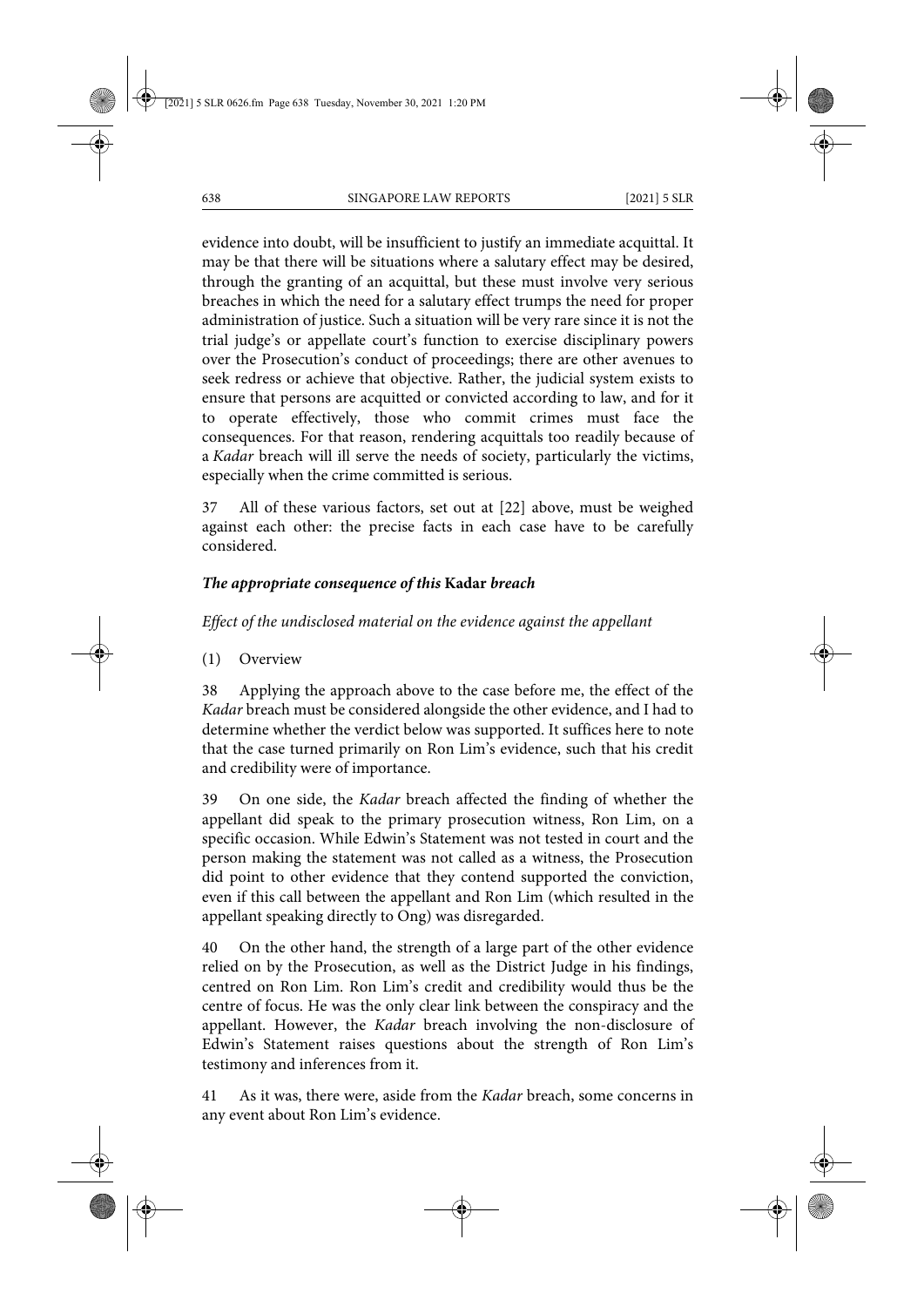42 Given the centrality of Ron Lim's evidence and his credibility, it would not be possible to conclude on the current evidence that the conviction was safe; but it is not possible either to conclude that it was not. Ron Lim's credibility had to be re-assessed holistically in light of Edwin's Statement along with other evidence, before concluding whether there is sufficient evidence to convict.

(2) Discussion

43 The findings of fact by the District Judge leading to the appellant's conviction were primarily founded on Ron Lim's testimony, which the District Judge found to be consistent with the statements he gave to the police (*Lim Hong Liang DC* ([3] *supra*) at [55] and [57]). Ron Lim's testimony implicated the appellant in the conspiracy, as it showed many material facts, including (*Lim Hong Liang DC* at [56]):

(a) the appellant had instructed Ron Lim to use a GPS unit to track Chen's movements;

(b) Ron Lim was instructed by the appellant to beat up the victim on 8 April 2016;

(c) Ron Lim was asked by the appellant not to implicate the latter in respect of the beating on 8 April 2016;

(d) the appellant paid Ong, who had offered to help, through Ron Lim;

(e) Ron Lim conveyed to the appellant Ong's suggestion to cut the victim's face, and the appellant agreed;

(f) Ron Lim updated the appellant that the assault was done; and

(g) the appellant had promised to pay Ron Lim for not implicating him.

44 In finding that Edwin's Statement fell outside the *Kadar* obligation to disclose, the District Judge surprisingly found that on the face of Ron Lim's evidence, Edwin's Statement would probably implicate the appellant (*Lim Hong Liang DC* at [76]). As it was, this finding was wrong: Edwin's Statement in fact supported the appellant in that Edwin said that there was no communication between Ron Lim and the appellant, on the day that Ron Lim and Edwin were at Ong's home. This was plainly contrary to Ron Lim's statement that the appellant had called him on that specific day.

45 On appeal, before the question of Edwin's Statement came up, the appellant argued that there were a number of external and internal inconsistencies in the statements and testimony from Ron Lim, including: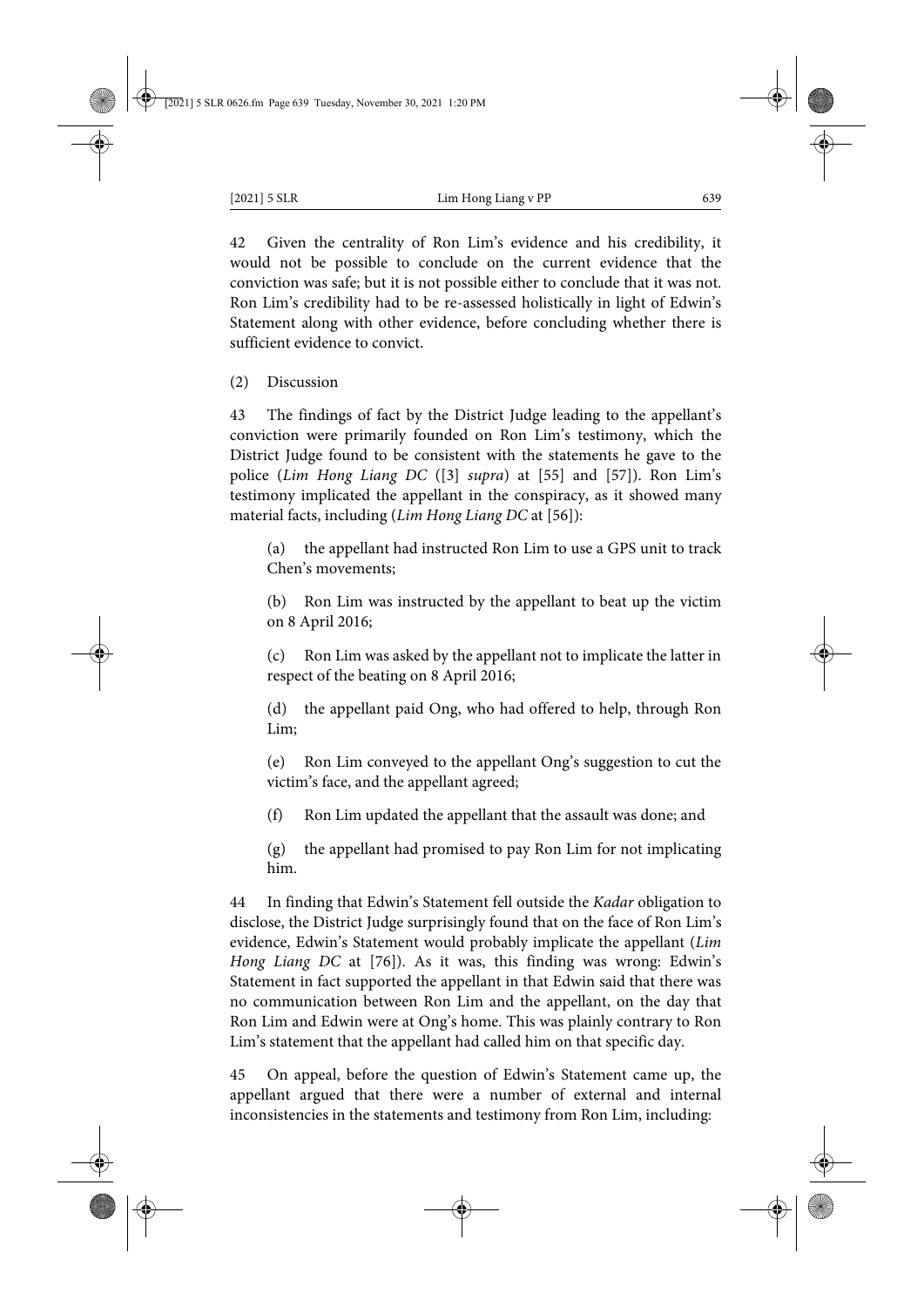(a) discrepancies between his earlier as opposed to later statements;

(b) when Ong allegedly agreed to help the appellant break the victim's arms and legs, and when this subsequently turned into a plan to slash the victim's face;

(c) Ron Lim's implicating of the appellant in respect of an earlier assault on 8 April 2016;

(d) discrepancies in what Ron Lim had supposedly passed on to those involved in the assault from the appellant;

(e) whether Ron Lim had withdrawn S\$1,000 from an ATM and passed the cash to Ong; and

(f) whether the appellant had shown Ron Lim a photograph of the victim with his face slashed, which was said to demonstrate the appellant's complicity in the assault on 30 April 2016.

46 In comparison, the Prosecution argued that the District Judge was correct in convicting the appellant as full weight should be given to Ron Lim's evidence, which was internally and externally consistent.

47 As noted by the Defence, while Ron Lim gave a number of statements, some of which clearly implicated the appellant, there were other statements which did not. Cogent explanations must be given for these changes in position.

48 For instance, Ron Lim made two statements in 2016 which claimed that when Ron Lim was at the appellant's house, the appellant mentioned that he had asked Ong to hit the victim. In a statement made in 2018, Ron Lim alleged that Ong had informed him that the act was done, and that he (Ron Lim) then relayed this information to the appellant. However, these events were not mentioned by Ron Lim in an earlier statement in 2016, where he claimed that, in a cryptic conversation with the appellant at a hospital, it was the appellant who had told him that the victim was beaten, and he "believed" that it was the appellant who had instructed Ong to do so.

49 The Prosecution and the District Judge (*Lim Hong Liang DC* at [50] and [52]) relied on an earlier attack on 8 April 2016 to establish that the appellant had a clear motive to cause hurt to the victim. The facts relating to that attack and its connection to the appellant was again dependent on Ron Lim's credibility to a great extent. However, between his earlier and later statements, Ron Lim changed his position as to whether the appellant had instructed him to beat the victim on 8 April 2016. In his earlier statements, he explained that he punched the victim in the heat of the moment following an argument with the latter; he did not mention that he was acting under the instructions of the appellant to beat the victim. Yet, in his later statements, he claimed that it was the appellant who had instructed him to hit the victim.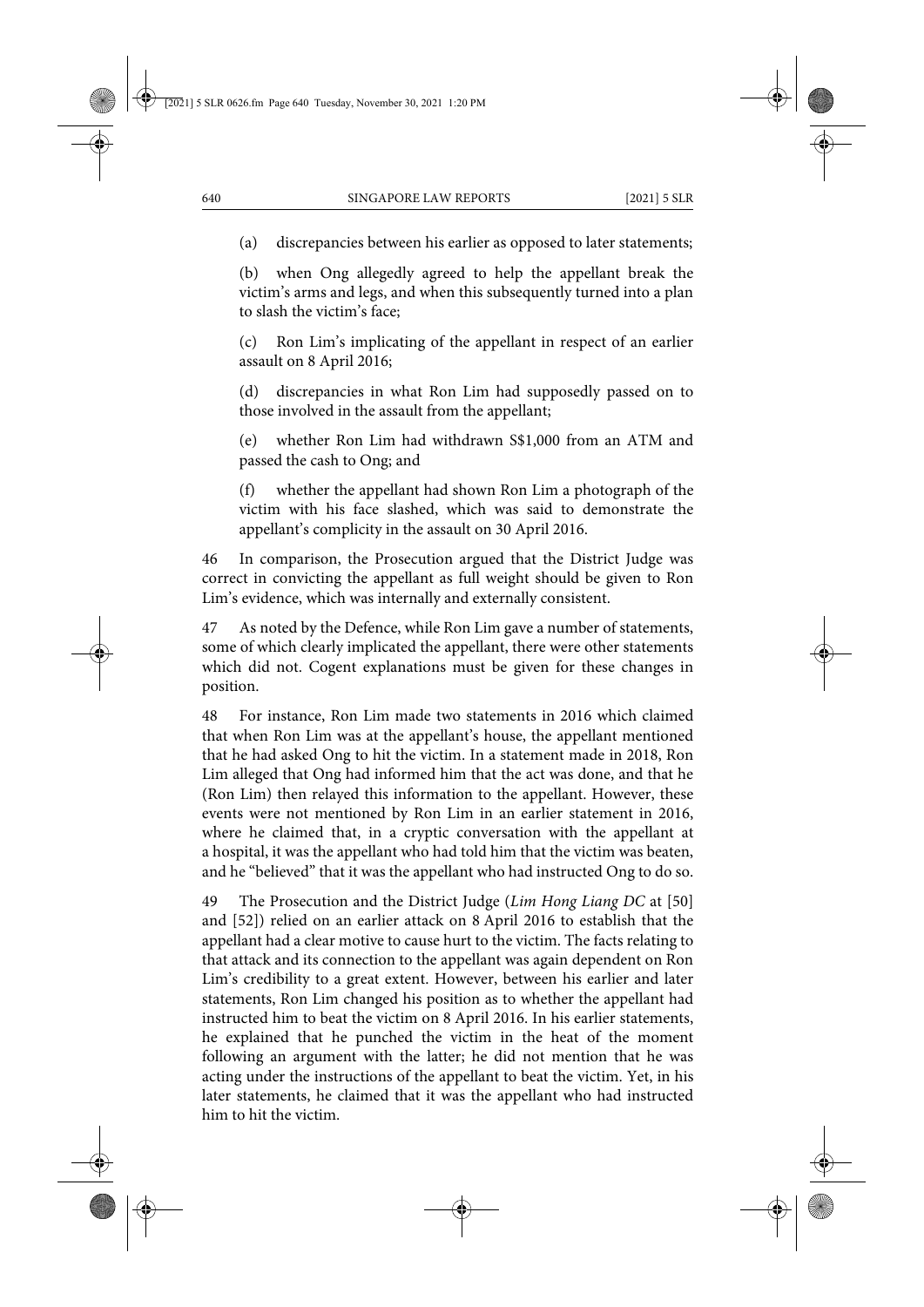50 The District Judge explained that the earlier statements were recorded from Ron Lim when he was being investigated for the present offence and he thus tried to minimise his own involvement and culpability, but in his subsequent statements, he decided to come completely clean (*Lim Hong Liang DC* at [62]). In this connection, I observed that in one of Ron Lim's later statements given in 2018, he explained that he was not truthful earlier, but was willing to reveal all the facts now because he was willing to testify against the appellant. As for the change in position concerning the incident on 8 April 2016, the District Judge accepted Ron Lim's explanation in court that he did not implicate the appellant initially because the appellant promised to pay Ron Lim for keeping quiet (*Lim Hong Liang DC* at [61]). Notably, the explanations provided for these changes in position yet again banked on Ron Lim's credibility.

51 It was clear that Ron Lim was the essential link between the persons committing the actual assault and the appellant, and that the credibility of Ron Lim's evidence was crucial to the appellant's conviction. However, Edwin's Statement potentially showed that Ron Lim was contradicted in material ways. Ron Lim's evidence was that the appellant had called him when he and Edwin were at Ong's home, and that Edwin was the only one who could prove that the appellant was involved in the slashing incident. Yet, on its face, Edwin's Statement (see above at [15]) showed that the appellant did not contact Ron Lim during the visit at Ong's home, and that Edwin did not have knowledge of the appellant's involvement in the incident. Edwin's Statement should thus be put into evidence, or at least the relevant party would have to be put to the test of bringing it into evidence. In other words, the party who ought to adduce it would have an opportunity to consider whether it should be put into evidence, and if it decided against doing so, the court would have to weigh what the outcome should be, and whether any adverse inference should be drawn against that party. Who should bear this burden would have to be fully canvassed. But if Edwin's Statement was adduced, then its truth would have to be tested, both as regards its maker and recorder, as well as against the other evidence, including the evidence of Ron Lim, who should be given the opportunity to respond to it. Upon assessing the truth of its contents, there ought to be a consideration of whether and to what extent Edwin's Statement impacted Ron Lim's credibility, in light of all the other statements and testimony provided by Ron Lim. All of these considerations pointed to the need for a retrial or remittal. None of these matters could, I think, be fully considered by an appellate court. Absent a retrial or remittal, it was not possible to conclude whether the conviction was safe or not.

52 Motive was relied upon by the District Judge (*Lim Hong Liang DC* at [50]–[54]) and the Prosecution, but motive alone cannot provide a basis for conviction. It must be considered together with the other evidence and the other possible motives of other people. I did not find that there was such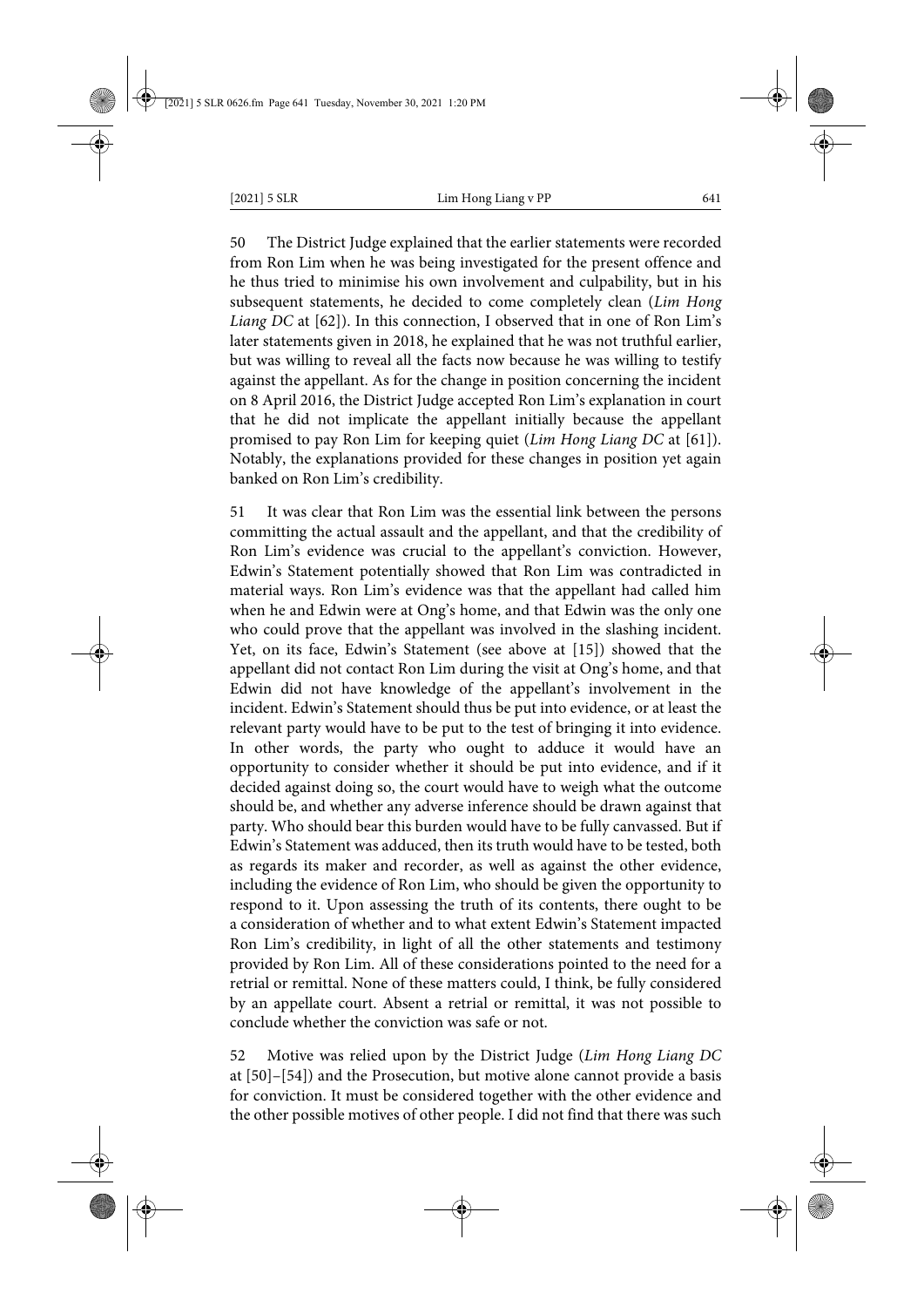consideration that would allow me to conclude that the appellant's motive was sufficient to cure the open question about Ron Lim's credibility, which ought to be properly assessed via a retrial.

53 Before I leave this point, it bears highlighting that for my decision in the present matter, Edwin's Statement was not evidence as such: it was not used for the truth of its contents, or for its making. Rather, it was considered by the court in assessing the impact of the *Kadar* breach, and in doing so some examination of its contents had to be made. The court, it must be emphasised, does not at this time need to come to a concluded view as to its admissibility or weight.

# *Prejudice caused to the appellant and steps that can be taken to remedy the prejudice caused*

54 The conduct of the Defence's case was prejudiced by the nondisclosure of Edwin's Statement. As rightly accepted by the Prosecution, the appellant was hampered in his decision on whether to call Edwin as a witness, without knowing whether Edwin had said anything in his statement which implicated the appellant. In fact, it was the appellant's position in this Magistrate's Appeal that the disclosure of Edwin's Statement would have led the Defence into calling Edwin as a witness since Edwin would have contradicted the key Prosecution witness, Ron Lim. As it was, the appellant did not call Edwin as a witness in the trial below.

55 The Court of Appeal in *Wee Teong Boo* ([17] *supra*) at [131] aptly observed that the Prosecution's non-disclosure of a piece of evidence could lead the Defence to infer that the undisclosed evidence is either immaterial or even prejudicial to the Defence; this inference then contributes to the calculus upon which the defence strategy is developed. In this case, the possibility could not be ruled out that the Defence, upon inferring that Edwin's Statement was neutral or adverse to the Defence, refrained from calling Edwin as a witness at the trial below.

56 I was satisfied that the prejudice that the appellant suffered in the conduct of his defence below could be remedied by a retrial. A retrial would afford the appellant a chance that it previously did not have, that is, to consider how its case ought to be shaped and whether it ought to call Edwin as a witness, with the benefit of assessing Edwin's Statement along with all the other pieces of evidence. The rectification of the prior prejudice via a retrial, would not inflict further undue or unfair prejudice on the appellant (see below at [66]).

57 Indeed, where the prejudice to the accused could be appropriately remedied, as it was in this case, the court should be slow to grant an immediate acquittal. The administration of justice requires the achievement of a just outcome by means of a fair trial, and this requires compliance with disclosure obligations on the part of the Prosecution; but at the same time,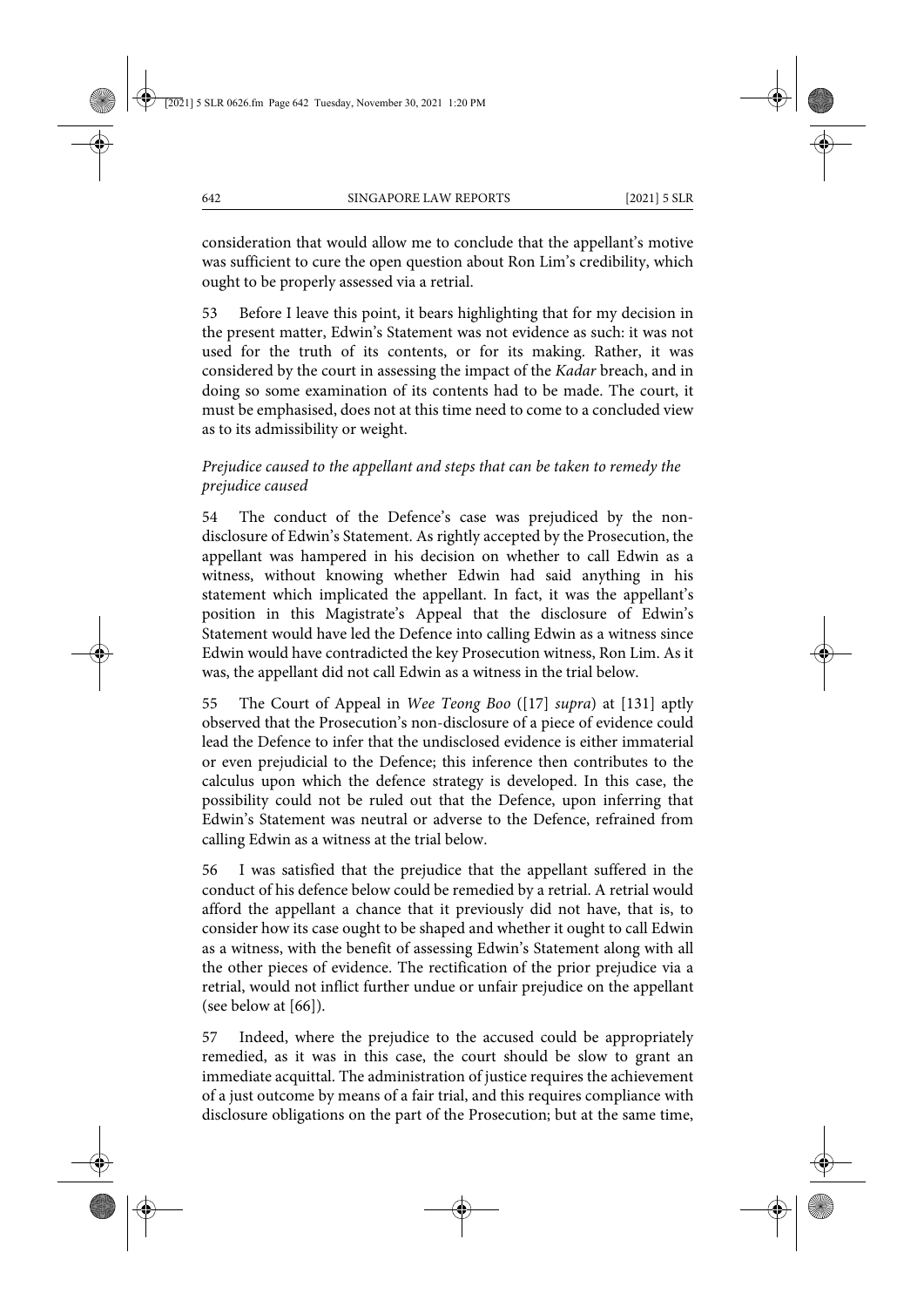in fairness to the victims and for the protection of society, accused persons must also answer for their crimes if it could be proven beyond reasonable doubt. Accused persons ought not be allowed to get off the hook easily due to a *Kadar* breach, if the prejudice that the accused suffered could be adequately remedied.

### *Prosecution's conduct*

58 The Prosecution explained that the trial team had made a genuine error in assessing that Edwin's Statement was neutral, in that it neither inculpated nor exculpated the appellant as being involved in the conspiracy, because on its face, Edwin's Statement indicated that he knew nothing about the incident.

59 On the other hand, the appellant's counsel contended that there was prosecutorial misconduct and deliberate suppression. As the Prosecution had refused to disclose Edwin's Statement in the face of a contested application and detailed submissions, the Prosecution knew of the need to disclose Edwin's Statement, but made a conscious decision to not disclose.

60 Indeed, the Prosecution took the position that it need not disclose Edwin's Statement at trial, and in fact maintained this position even at the first hearing of the Magistrate's Appeal. It was only subsequently that the Prosecution appeared to have re-evaluated its stance. The Prosecution did consciously refuse the disclosure of Edwin's Statement, but this would appear to be because the Prosecution had previously taken the mistaken view that Edwin's Statement was neutral. There was nothing before me to indicate misconduct or any lack of *bona fides* in the Prosecution's determination. I could not thus conclude on any basis that there was any such misconduct.

#### *Whether a retrial should be ordered*

61 The law and facts here, in my judgment, both point to the ordering of a retrial before a different district judge.

62 The appellate court has the power under s  $390(1)(b)(i)$  of the CPC to order a retrial:

**390.**—(1) At the hearing of the appeal, the appellate court may, if it considers there is no sufficient ground for interfering dismiss the appeal, or may —

- …
- (*b*) in an appeal from a conviction —

(i) … order [the accused] to be retried by a court of competent jurisdiction, or remit the matter, with the opinion of the appellate court, to the trial court; …

63 The law governing when retrials should be ordered has been considered in a number of local decisions, with controlling authority in the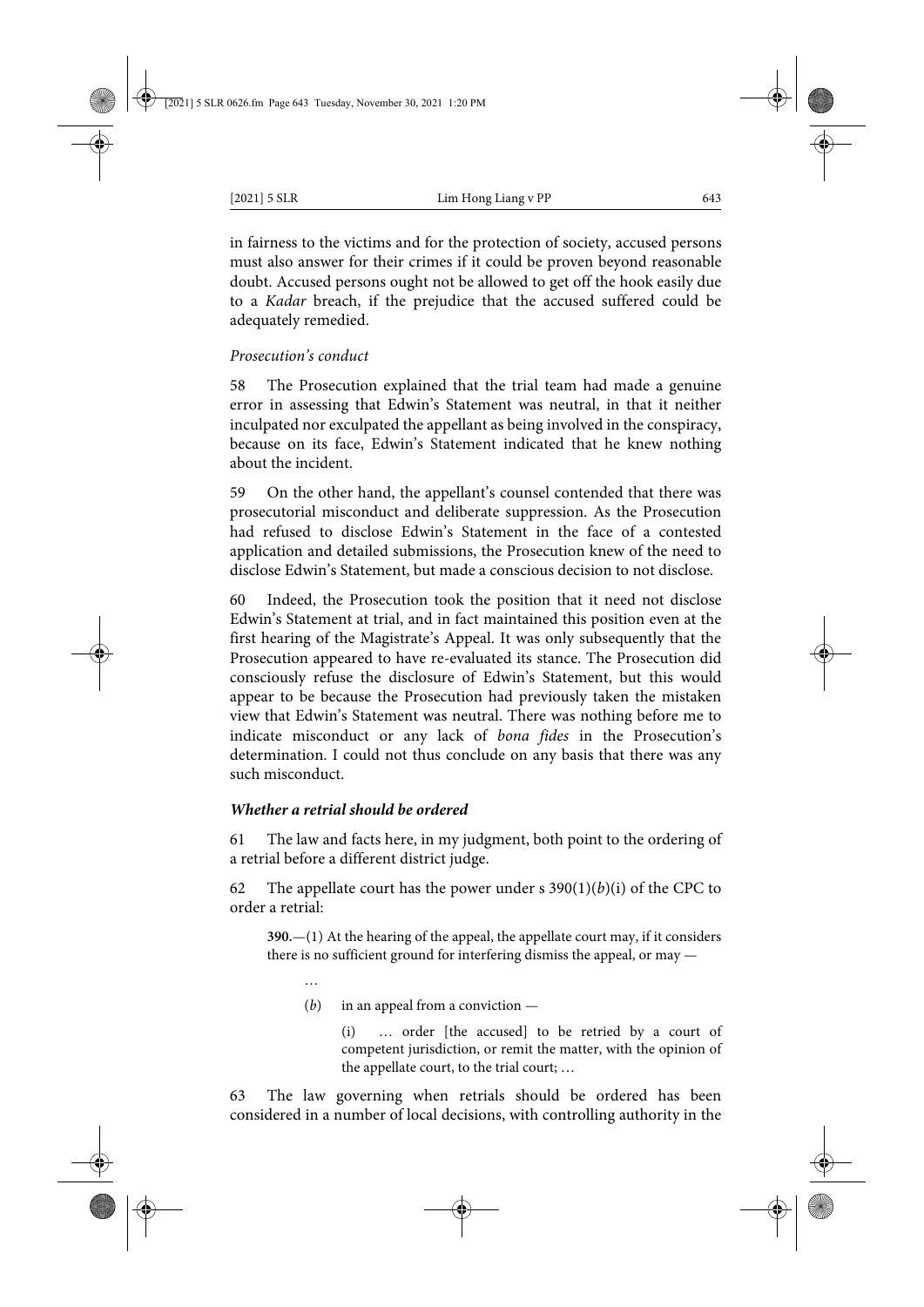form of *Beh Chai Hock* ([23] *supra*) and *AOF* ([23] *supra*). In *Beh Chai Hock*, the court at [38] noted two competing principles which guide the court's discretion in ordering a retrial:

… When exercising its discretion whether to order a retrial, the court must have regard to all the circumstances of the case. The court must also have regard to two competing principles. One is that persons who are guilty of crimes should be brought to justice and should not be allowed to escape scotfree merely because of some technical blunder by the trial judge in the course of the trial. The countervailing principle is one of fairness to the accused person. The Prosecution has the burden of proving the case against the accused person; if the Prosecution has failed to do so once, it should not ordinarily get a second chance to make good the deficiencies of its case. These principles are summarised in *Chee Chiew Heong v PP* [1981] 2 MLJ 287.

In *AOF*, the Court of Appeal considered when a retrial should be ordered, including Lord Diplock's holding in *Dennis Reid v The Queen* [1980] AC 343 ("*Dennis Reid*"), and stated at [296]–[298]:

296 To summarise, from the cases referred to above, it is clear that where the evidence adduced at the original trial was insufficient to justify a conviction, such as in *Dennis Reid* ([274] *supra*), an acquittal, as opposed to a retrial, should ordinarily be ordered ('category one cases'). At the other end of the extreme, where the evidence adduced at the original trial was so strong that a conviction would have resulted, the more appropriate course would be to dismiss the appeal and affirm the conviction ('category two cases').

297 Between the two extremes, the residual category of cases would include the following, non-exhaustive situations ('category three cases'):

(a) critical exculpatory evidence is no longer available (see, for example, *R v B* ([288] *supra*); *Khalid Ali* ([288] *supra*));

(b) the fairness of the trial below is compromised by the trial judge's conduct (see, for example, *Roseli* ([281] *supra*); *Ng Chee Tiong Tony* ([279] *supra*); and *Beh Chai Hock* ([279] *supra*)); and

(c) the length of time before the putative retrial is disproportionate to the appellant's sentence and/or ongoing period of incarceration (see, for example, *Roseli*; *Ng Chee Tiong Tony*).

298 In so far as 'category three cases' are concerned, the appropriate course would be for the appellate court to weigh the non-exhaustive factors enunciated by Lord Diplock in *Dennis Reid* (see above at [276]), while at all times exercising its 'collective sense of justice and common sense', in order to determine whether a retrial should be ordered. …

The non-exhaustive factors that can be considered in "category three cases" were laid out by Lord Diplock in *Dennis Reid* (at 349D–351C), and summarised by *AOF* at [277(d)] as follows:

Fourthly, in cases that fall between the two extremes ('category three' cases), the relevant factors include, but are not limited to the following (*Dennis Reid* at  $350D - G$ :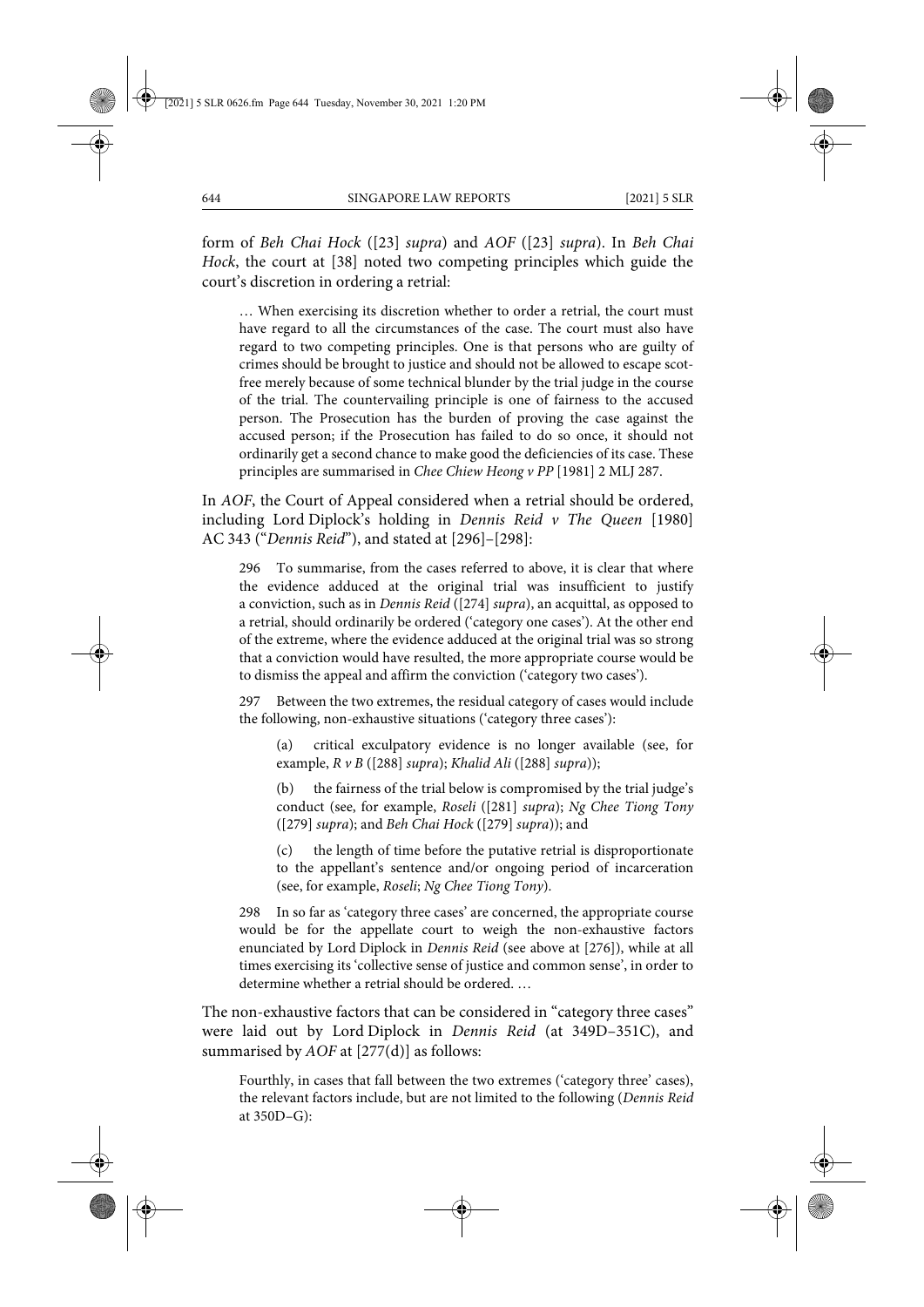(i) The seriousness and prevalence of the offence.

(ii) Where the original trial was prolonged and complex, the expense and the length of time for a fresh hearing.

(iii) An appellant ought not to be condemned to undergo a trial for the second time through no fault of his own unless the interests of justice require that he should do so.

(iv) The length of time that will have elapsed between the offence and the new trial if one is to be ordered. Owing to the onus of proof which lies upon the Prosecution, a lapse of time may tend to operate to its disadvantage rather than to that of the appellant.

(iv) Whether there was evidence which tended to support the appellant at the original trial which would no longer be available at the new trial.

(v) The relative strengths of the case presented by the Prosecution and appellant at the original trial, but, except in the two extreme cases that have been referred to (see above, at  $[277(c)]$ ), the weight to be attached to this factor may vary widely from case to case.

(vi) There may well be cases where despite a near certainty that upon a second trial the appellant would be convicted the countervailing reasons are strong enough to justify refraining from that course. Conversely, it is not necessarily a condition precedent to the ordering of a new trial that the appellate court should be satisfied of the probability that it will result in a conviction.

(vii) There may also be cases where, even though the appellate court considers that, upon a fresh trial an acquittal is on balance more likely than a conviction, it may be still be in the interest of the public, the complainant and the appellant that the question of guilt or innocence be determined finally by a trial court and not left as something which must remain undecided by reason of a defect in legal machinery.

Therefore, if the evidence is insufficient to justify a conviction, an acquittal should follow; but if the evidence is strong, the appeal should be dismissed. In between these two extremes, the court needs to weigh various factors such as those noted in *Dennis Reid* (at 349D–351C), bearing in mind the collective sense of justice and common sense, so as to determine whether a retrial ought to be ordered.

64 On the facts of the present case, it could not be said that the evidence at the original trial was insufficient, or sufficient, to justify a conviction. Given the centrality of Ron Lim's credibility to the appellant's conviction and the fact that Edwin's Statement, on its face, potentially contradicted Ron Lim's evidence in material ways, it was not safe to uphold the conviction. Yet, it could not be firmly said that the conviction was unsafe since Edwin's Statement was not put into evidence and its interaction with other pieces of evidence was unclear. These circumstances fall within what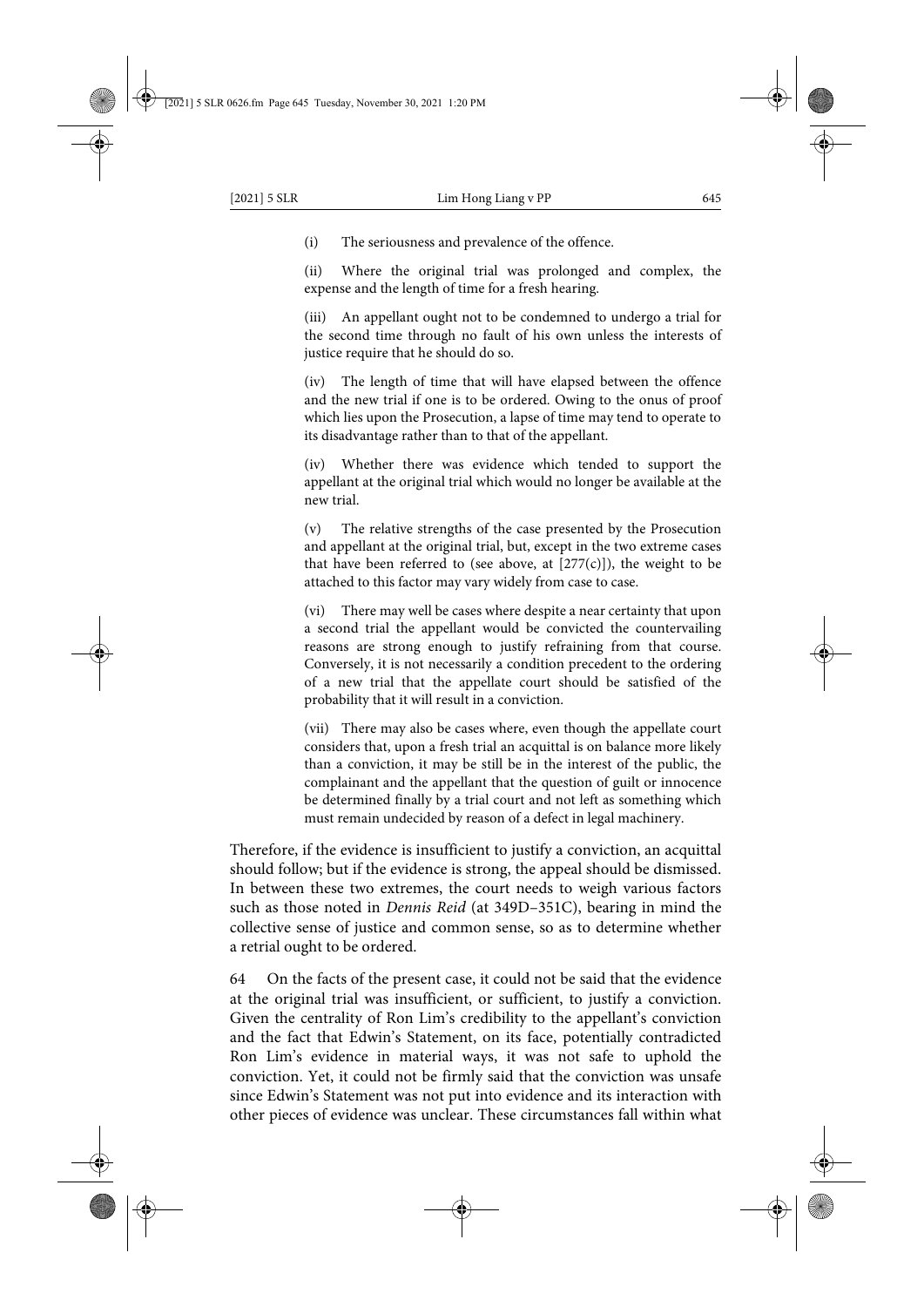Lord Diplock called the "category three cases", and a weighing of various factors ought to be carried out to ascertain whether a retrial was warranted.

65 Here, balancing the various factors, I was of the view that a retrial was the most appropriate outcome. Given the serious nature of the offence alleged, a conspiracy involving a crime of violence which resulted in grievous hurt, there was a strong public interest in ensuring that a full determination be made of what transpired, with a conclusive determination as to guilt or acquittal.

66 While the matter would take additional time, I did not see any unfair or undue prejudice that would prevent the appellant from making out his case on a retrial. His counsel referred to his illness, but I did not see that that was of such a nature as to prevent a fair trial being held. I did note that further time would be taken, adding to the lapse of time since the incident in question, which dates back to 2016. The trial was conducted in 2018, with the appeal taking place some time last year because of the *Kadar* ([7] *supra*) application. But such a lapse of time would not to my mind give occasion to injustice here. I did not see that a retrial would be inordinately long if properly managed, particularly as the other co-accused, Ong, would not be involved in a retrial as an accused person, though presumably he might be called. Witnesses might not be able to recall the relevant details as vividly, but this would tend to operate to the disadvantage of the Prosecution rather than that of the appellant, especially since the Prosecution here is relying heavily on a key prosecution witness to recall details that linked the appellant to the conspiracy. There was no indication here of the loss of any other evidence. Importantly, consideration could be given by parties to the evidential effect of Edwin's Statement and what evidence should be led at the trial on it.

67 The issue of taking additional time aside, it could be said that the accused should not be put through a second trial through no fault of his own unless the interests of justice require a retrial. But in this case, with reference to the competing principles highlighted in *Bei Chai Hock* at [38], the interests of justice did warrant a retrial. This was not a case where the Prosecution failed to prove its case previously such that a retrial would give it a second bite at the cherry (see *Beh Chai Hock* at [38]); rather, a retrial would operate in fairness to the accused by restoring to the Defence the opportunity to properly consider the contents of Edwin's Statement and re-shape its strategy at trial accordingly. Generally, it will also be in the interests of society and victims to ensure that those who are indeed guilty are not pardoned for their crimes due to *Kadar* breaches, where there exists an avenue to redress the prior prejudice caused without inflicting further unfair or undue prejudice on the accused.

68 I had considered that costs would have been incurred through one round of the trial, but that cost consideration cannot override the other factors pointing to the desirability for a retrial, including the seriousness of